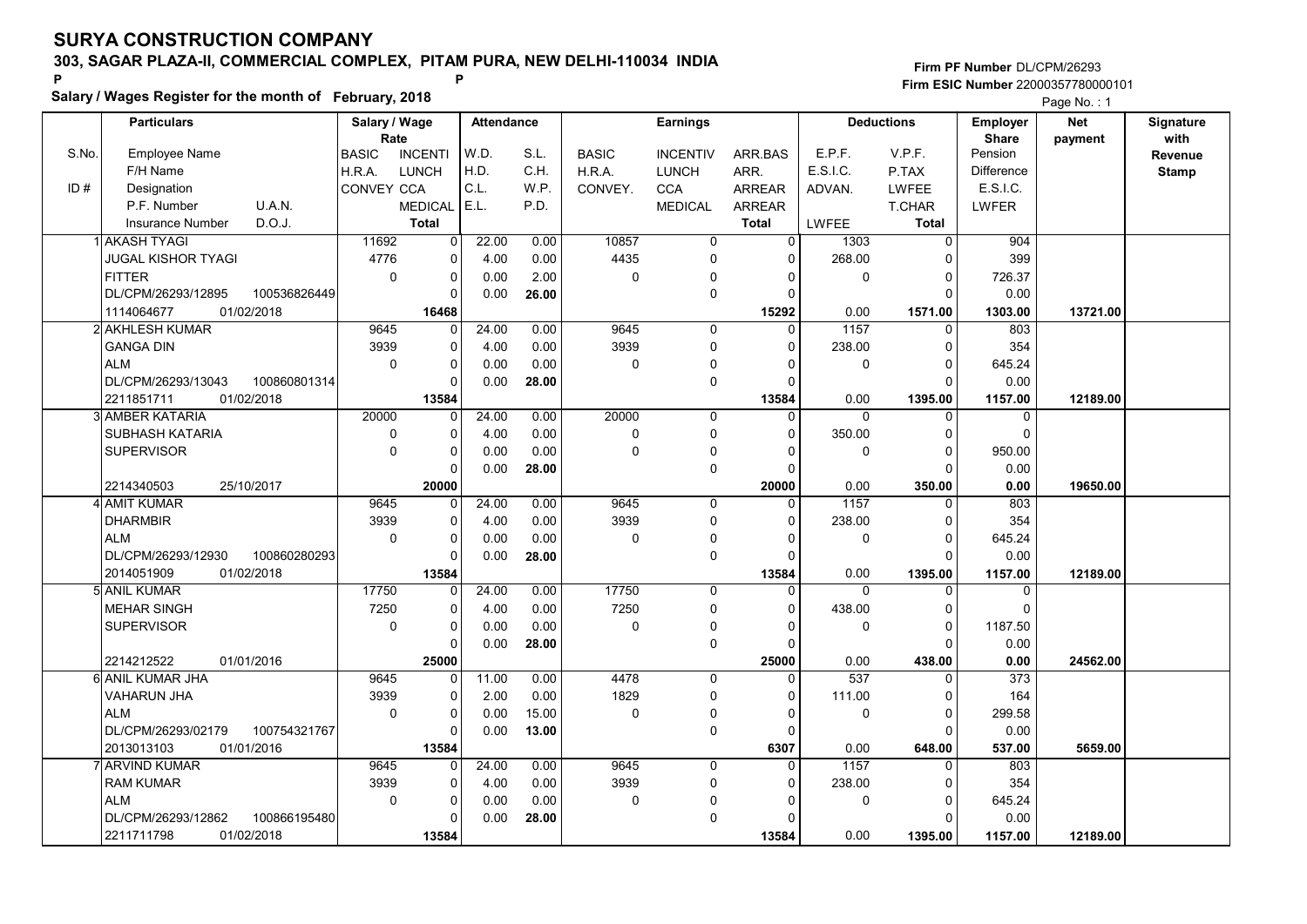Salary / Wages Register for the month of February, 2018

### Firm PF Number DL/CPM/26293 Firm ESIC Number <sup>22000357780000101</sup> P P

|       |                                    | Salary / Wage |                | <b>Attendance</b> |       |              |                 |               |             | <b>Deductions</b> |                                 | $1$ ago $1$ $0$ . $2$<br><b>Net</b> |                   |
|-------|------------------------------------|---------------|----------------|-------------------|-------|--------------|-----------------|---------------|-------------|-------------------|---------------------------------|-------------------------------------|-------------------|
|       | <b>Particulars</b>                 | Rate          |                |                   |       |              | <b>Earnings</b> |               |             |                   | <b>Employer</b><br><b>Share</b> | payment                             | Signature<br>with |
| S.No. | <b>Employee Name</b>               | <b>BASIC</b>  | <b>INCENTI</b> | W.D.              | S.L.  | <b>BASIC</b> | <b>INCENTIV</b> | ARR.BAS       | E.P.F.      | V.P.F.            | Pension                         |                                     | Revenue           |
|       | F/H Name                           | H.R.A.        | <b>LUNCH</b>   | H.D.              | C.H.  | H.R.A.       | <b>LUNCH</b>    | ARR.          | E.S.I.C.    | P.TAX             | <b>Difference</b>               |                                     | <b>Stamp</b>      |
| ID#   | Designation                        | CONVEY CCA    |                | C.L.              | W.P.  | CONVEY.      |                 | <b>ARREAR</b> |             | <b>LWFEE</b>      | E.S.I.C.                        |                                     |                   |
|       | P.F. Number                        |               |                | E.L.              |       |              | <b>CCA</b>      |               | ADVAN.      |                   |                                 |                                     |                   |
|       | U.A.N.                             |               | <b>MEDICAL</b> |                   | P.D.  |              | <b>MEDICAL</b>  | ARREAR        |             | T.CHAR            | LWFER                           |                                     |                   |
|       | D.O.J.<br>Insurance Number         |               | <b>Total</b>   |                   |       |              |                 | <b>Total</b>  | LWFEE       | <b>Total</b>      |                                 |                                     |                   |
|       | <b>8 ASHISH KUMAR</b>              | 9645          | 0 <sup>1</sup> | 24.00             | 0.00  | 9645         | 0               | $\Omega$      | 1157        | $\mathbf 0$       | 803                             |                                     |                   |
|       | <b>BECHANI LAL</b>                 | 3939          | 0              | 4.00              | 0.00  | 3939         | 0               | $\Omega$      | 238.00      | $\Omega$          | 354                             |                                     |                   |
|       | <b>ALM</b>                         | $\mathbf 0$   | 0              | 0.00              | 0.00  | $\mathbf 0$  | $\Omega$        | $\Omega$      | $\mathbf 0$ | $\mathbf 0$       | 645.24                          |                                     |                   |
|       | 100859142391<br>DL/CPM/26293/12908 |               | 0              | 0.00              | 28.00 |              | 0               | O             |             | $\mathbf 0$       | 0.00                            |                                     |                   |
|       | 2211624152<br>01/02/2018           |               | 13584          |                   |       |              |                 | 13584         | 0.00        | 1395.00           | 1157.00                         | 12189.00                            |                   |
|       | 9 ASHISH KUMAR                     | 9645          | $\overline{0}$ | 24.00             | 0.00  | 9645         | $\Omega$        | $\Omega$      | 1157        | $\Omega$          | 803                             |                                     |                   |
|       | <b>BHAGIRATH</b>                   | 3939          | 0              | 4.00              | 0.00  | 3939         | 0               | $\Omega$      | 238.00      | $\mathbf 0$       | 354                             |                                     |                   |
|       | <b>ALM</b>                         | $\mathbf 0$   | 0              | 0.00              | 0.00  | $\mathbf 0$  | $\Omega$        | $\Omega$      | $\mathbf 0$ | $\pmb{0}$         | 645.24                          |                                     |                   |
|       | DL/CPM/26293/12339<br>101015566564 |               | $\Omega$       | 0.00              | 28.00 |              | 0               | C             |             | $\Omega$          | 0.00                            |                                     |                   |
|       | 01/02/2018<br>1114946488           |               | 13584          |                   |       |              |                 | 13584         | 0.00        | 1395.00           | 1157.00                         | 12189.00                            |                   |
|       | 10 AVDESH                          | 11692         | $\Omega$       | 24.00             | 0.00  | 11692        | 0               | $\Omega$      | 1403        | $\Omega$          | 974                             |                                     |                   |
|       | <b>SARJU PRASAD</b>                | 4776          | 0              | 4.00              | 0.00  | 4776         | $\Omega$        | $\Omega$      | 289.00      | $\pmb{0}$         | 429                             |                                     |                   |
|       | <b>LINEMAN</b>                     | $\mathbf 0$   | 0              | 0.00              | 0.00  | $\mathbf 0$  | $\Omega$        | $\Omega$      | $\mathbf 0$ | $\mathbf 0$       | 782.23                          |                                     |                   |
|       | DL/CPM/26293/12896<br>100867447628 |               | 0              | 0.00              | 28.00 |              | 0               | $\Omega$      |             | $\Omega$          | 0.00                            |                                     |                   |
|       | 01/02/2018<br>2211624158           |               | 16468          |                   |       |              |                 | 16468         | 0.00        | 1692.00           | 1403.00                         | 14776.00                            |                   |
|       | 11 BAL KISHAN                      | 9645          | $\overline{0}$ | 9.00              | 0.00  | 3445         | 0               | $\Omega$      | 413         | $\mathbf 0$       | 287                             |                                     |                   |
|       | <b>RAM NARAYAN</b>                 | 3939          | 0              | 1.00              | 0.00  | 1407         | 0               | $\Omega$      | 85.00       | $\mathbf 0$       | 126                             |                                     |                   |
|       | <b>ALM</b>                         | $\mathbf 0$   | 0              | 0.00              | 18.00 | $\mathbf 0$  | $\Omega$        | O             | $\mathbf 0$ | $\mathbf 0$       | 230.47                          |                                     |                   |
|       | DL/CPM/26293/12915<br>101139935980 |               | $\Omega$       | 0.00              | 10.00 |              | 0               | $\Omega$      |             | $\Omega$          | 0.00                            |                                     |                   |
|       | 2014046407<br>01/02/2018           |               | 13584          |                   |       |              |                 | 4852          | 0.00        | 498.00            | 413.00                          | 4354.00                             |                   |
|       | 12 BANWARI LAL                     | 9645          | $\Omega$       | 24.00             | 0.00  | 9645         | 0               | $\Omega$      | 1157        | $\Omega$          | 803                             |                                     |                   |
|       | <b>MEWA LAL</b>                    | 3939          | 0              | 4.00              | 0.00  | 3939         | $\Omega$        | $\Omega$      | 238.00      | $\mathbf 0$       | 354                             |                                     |                   |
|       | <b>ALM</b>                         | $\mathbf 0$   | 0              | 0.00              | 0.00  | $\Omega$     | $\mathbf{0}$    | $\Omega$      | $\mathbf 0$ | $\mathbf 0$       | 645.24                          |                                     |                   |
|       | DL/CPM/26293/12891<br>100863882843 |               | 0              | 0.00              | 28.00 |              | 0               | $\Omega$      |             | $\Omega$          | 0.00                            |                                     |                   |
|       | 2211624161<br>01/02/2018           |               | 13584          |                   |       |              |                 | 13584         | 0.00        | 1395.00           | 1157.00                         | 12189.00                            |                   |
|       | 13 BHAGIRATH                       | 11692         | $\Omega$       | 24.00             | 0.00  | 11692        | $\Omega$        | $\Omega$      | 1403        | $\mathbf 0$       | 974                             |                                     |                   |
|       | MANOHAR LAL                        | 4776          | 0              | 4.00              | 0.00  | 4776         | 0               | $\Omega$      | 289.00      | $\mathbf 0$       | 429                             |                                     |                   |
|       | <b>WELDER</b>                      | $\mathbf 0$   | 0              | 0.00              | 0.00  | $\pmb{0}$    | $\mathbf 0$     | $\Omega$      | $\mathbf 0$ | $\mathbf 0$       | 782.23                          |                                     |                   |
|       | DL/CPM/26293/12918<br>100863039524 |               | $\Omega$       | 0.00              | 28.00 |              | 0               | C             |             | $\Omega$          | 0.00                            |                                     |                   |
|       | 2014014472<br>01/02/2018           |               | 16468          |                   |       |              |                 | 16468         | 0.00        | 1692.00           | 1403.00                         | 14776.00                            |                   |
|       | 14 CHHOTE LAL                      | 11692         | $\Omega$       | 24.00             | 0.00  | 11692        | 0               | $\Omega$      | 1403        | $\Omega$          | 974                             |                                     |                   |
|       | <b>SAHDEV PRASAD</b>               | 4776          | 0              | 4.00              | 0.00  | 4776         | 0               | $\Omega$      | 289.00      | $\mathbf 0$       | 429                             |                                     |                   |
|       | <b>LINEMAN</b>                     | $\mathbf 0$   | 0              | 0.00              | 0.00  | $\mathbf 0$  | $\Omega$        | n             | $\mathbf 0$ | $\mathbf 0$       | 782.23                          |                                     |                   |
|       | 100536832029<br>DL/CPM/26293/12878 |               | $\Omega$       | 0.00              | 28.00 |              | $\Omega$        | O             |             | $\Omega$          | 0.00                            |                                     |                   |
|       | 2211645085<br>01/02/2018           |               | 16468          |                   |       |              |                 | 16468         | 0.00        | 1692.00           | 1403.00                         | 14776.00                            |                   |
|       |                                    |               |                |                   |       |              |                 |               |             |                   |                                 |                                     |                   |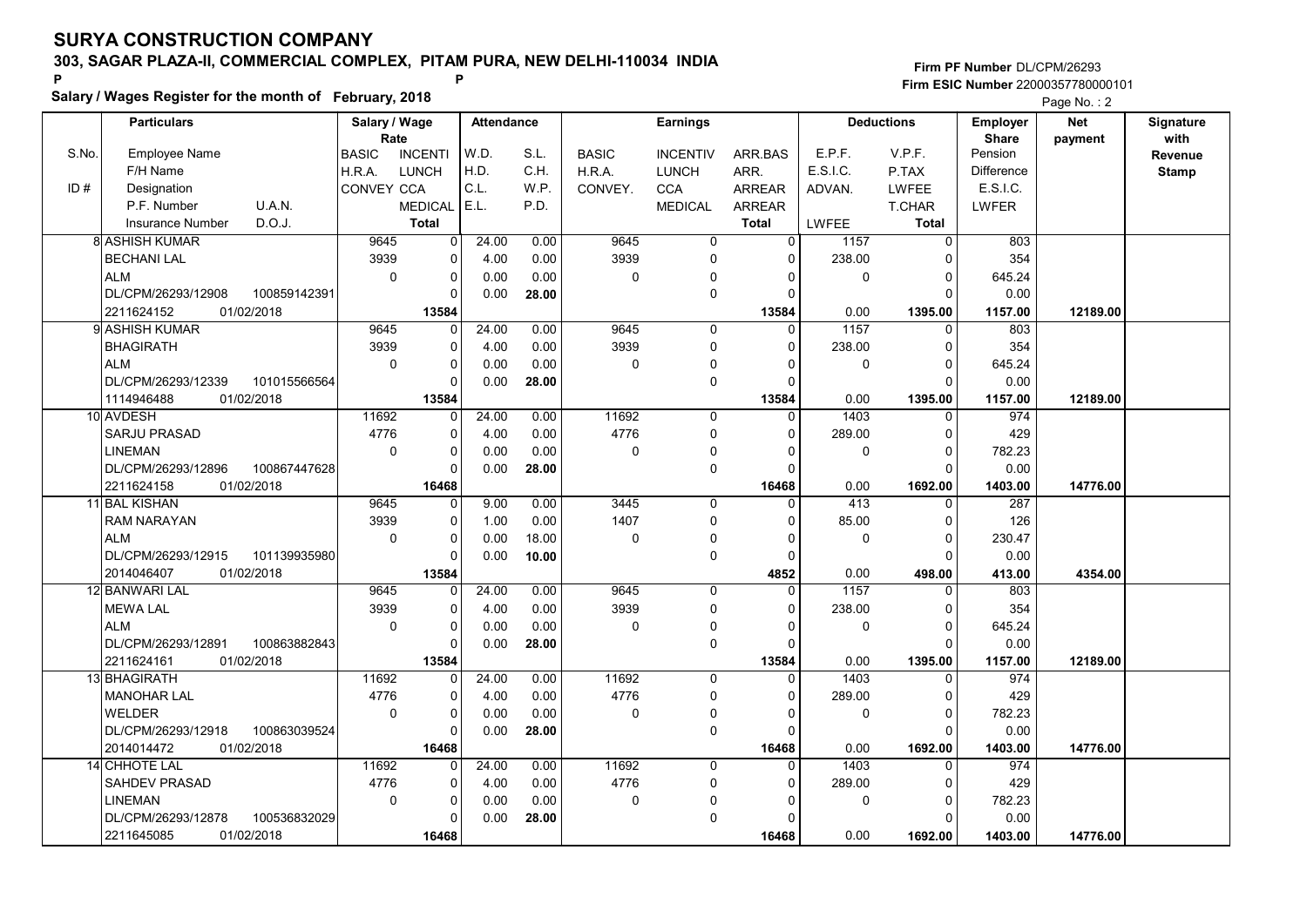Salary / Wages Register for the month of February, 2018

### Firm PF Number DL/CPM/26293 Firm ESIC Number <sup>22000357780000101</sup> P P

|       | <b>Particulars</b>       |              | Salary / Wage |                | Attendance |       |              | <b>Earnings</b> |               |              | <b>Deductions</b> | <b>Employer</b>         | <b>Net</b> | Signature    |
|-------|--------------------------|--------------|---------------|----------------|------------|-------|--------------|-----------------|---------------|--------------|-------------------|-------------------------|------------|--------------|
| S.No. | <b>Employee Name</b>     |              | Rate          | <b>INCENTI</b> | W.D.       | S.L.  |              |                 |               | E.P.F.       | V.P.F.            | <b>Share</b><br>Pension | payment    | with         |
|       |                          |              | <b>BASIC</b>  |                | H.D.       | C.H.  | <b>BASIC</b> | <b>INCENTIV</b> | ARR.BAS       | E.S.I.C.     |                   |                         |            | Revenue      |
|       | F/H Name                 |              | H.R.A.        | LUNCH          | C.L.       |       | H.R.A.       | <b>LUNCH</b>    | ARR.          |              | P.TAX             | Difference<br>E.S.I.C.  |            | <b>Stamp</b> |
| ID#   | Designation              |              | CONVEY CCA    |                |            | W.P.  | CONVEY.      | <b>CCA</b>      | <b>ARREAR</b> | ADVAN.       | <b>LWFEE</b>      |                         |            |              |
|       | P.F. Number              | U.A.N.       |               | <b>MEDICAL</b> | E.L.       | P.D.  |              | <b>MEDICAL</b>  | <b>ARREAR</b> |              | <b>T.CHAR</b>     | <b>LWFER</b>            |            |              |
|       | <b>Insurance Number</b>  | D.O.J.       |               | <b>Total</b>   |            |       |              |                 | <b>Total</b>  | <b>LWFEE</b> | <b>Total</b>      |                         |            |              |
|       | <b>15 DEEPAK KUMAR</b>   |              | 9645          | 0              | 24.00      | 0.00  | 9645         | $\mathbf 0$     | $\Omega$      | 1157         | $\mathbf 0$       | 803                     |            |              |
|       | <b>JHOOREE PRASAD</b>    |              | 3939          | 0              | 4.00       | 0.00  | 3939         | 0               | 0             | 238.00       | 0                 | 354                     |            |              |
|       | <b>ALM</b>               |              | $\mathbf 0$   | 0              | 0.00       | 0.00  | $\mathbf 0$  | $\Omega$        | $\Omega$      | 0            | $\Omega$          | 645.24                  |            |              |
|       | DL/CPM/26293/12863       | 100861863958 |               | $\Omega$       | 0.00       | 28.00 |              | 0               | $\Omega$      |              | $\Omega$          | 0.00                    |            |              |
|       | 1114066648<br>01/02/2018 |              |               | 13584          |            |       |              |                 | 13584         | 0.00         | 1395.00           | 1157.00                 | 12189.00   |              |
|       | 16 DEV NARAYAN           |              | 9645          | 0              | 22.00      | 0.00  | 8956         | 0               | $\Omega$      | 1075         | 0                 | 746                     |            |              |
|       | <b>MOHAN LAL</b>         |              | 3939          | 0              | 4.00       | 0.00  | 3658         | 0               | $\Omega$      | 221.00       | $\mathbf 0$       | 329                     |            |              |
|       | <b>ALM</b>               |              | $\mathbf 0$   | 0              | 0.00       | 2.00  | 0            | 0               | $\Omega$      | $\mathbf 0$  | $\mathbf 0$       | 599.17                  |            |              |
|       | DL/CPM/26293/12864       | 100863963002 |               | $\Omega$       | 0.00       | 26.00 |              | 0               | $\Omega$      |              | $\Omega$          | 0.00                    |            |              |
|       | 2211624167<br>01/02/2018 |              |               | 13584          |            |       |              |                 | 12614         | 0.00         | 1296.00           | 1075.00                 | 11318.00   |              |
|       | 17 DHARMENDER KUMAR      |              | 9645          | $\Omega$       | 24.00      | 0.00  | 9645         | 0               | $\Omega$      | 1157         | $\Omega$          | 803                     |            |              |
|       | PHOOL CHAND              |              | 3939          | 0              | 4.00       | 0.00  | 3939         | $\Omega$        | $\Omega$      | 238.00       | $\Omega$          | 354                     |            |              |
|       | <b>ALM</b>               |              | $\mathbf 0$   | 0              | 0.00       | 0.00  | $\Omega$     | $\mathbf{0}$    | $\Omega$      | 0            | $\mathbf 0$       | 645.24                  |            |              |
|       | DL/CPM/26293/12885       | 100865329935 |               | 0              | 0.00       | 28.00 |              | 0               | $\Omega$      |              | $\Omega$          | 0.00                    |            |              |
|       | 2211624178<br>01/02/2018 |              |               | 13584          |            |       |              |                 | 13584         | 0.00         | 1395.00           | 1157.00                 | 12189.00   |              |
|       | 18 DILEEP SINGH          |              | 9645          | 0              | 22.00      | 0.00  | 8956         | 0               | $\Omega$      | 1075         | $\mathbf 0$       | 746                     |            |              |
|       | <b>RAM SHANKAR</b>       |              | 3939          | $\Omega$       | 4.00       | 0.00  | 3658         | $\Omega$        | $\Omega$      | 221.00       | $\pmb{0}$         | 329                     |            |              |
|       | <b>ALM</b>               |              | $\Omega$      | 0              | 0.00       | 2.00  | 0            | $\Omega$        | n             | $\mathbf 0$  | $\mathbf 0$       | 599.17                  |            |              |
|       | DL/CPM/26293/12904       | 100866281542 |               | $\Omega$       | 0.00       | 26.00 |              | 0               | $\Omega$      |              | $\Omega$          | 0.00                    |            |              |
|       | 01/02/2018<br>1111624180 |              |               | 13584          |            |       |              |                 | 12614         | 0.00         | 1296.00           | 1075.00                 | 11318.00   |              |
|       | 19 GANGA RAM             |              | 11692         | $\Omega$       | 24.00      | 0.00  | 11692        | $\Omega$        | $\Omega$      | 1403         | $\Omega$          | 974                     |            |              |
|       | <b>ARJUN LAL</b>         |              | 4776          | 0              | 4.00       | 0.00  | 4776         | 0               | $\Omega$      | 289.00       | $\mathbf 0$       | 429                     |            |              |
|       | <b>LINEMAN</b>           |              | $\mathbf 0$   | 0              | 0.00       | 0.00  | $\mathbf 0$  | 0               | 0             | 0            | $\pmb{0}$         | 782.23                  |            |              |
|       | DL/CPM/26293/12880       | 100858449251 |               | $\Omega$       | 0.00       | 28.00 |              | $\pmb{0}$       | $\Omega$      |              | $\Omega$          | 0.00                    |            |              |
|       | 1111624240<br>01/02/2018 |              |               | 16468          |            |       |              |                 | 16468         | 0.00         | 1692.00           | 1403.00                 | 14776.00   |              |
|       | 20 GANGA SEWAK           |              | 11692         | $\Omega$       | 24.00      | 0.00  | 11692        | $\Omega$        | $\Omega$      | 1403         | $\Omega$          | 974                     |            |              |
|       | SUKH NANDAN              |              | 4776          | 0              | 4.00       | 0.00  | 4776         | 0               | $\Omega$      | 289.00       | 0                 | 429                     |            |              |
|       | <b>LINEMAN</b>           |              | $\Omega$      | 0              | 0.00       | 0.00  | $\Omega$     | $\Omega$        | 0             | $\Omega$     | $\mathbf 0$       | 782.23                  |            |              |
|       | DL/CPM/26293/12849       | 100868664958 |               | $\Omega$       | 0.00       | 28.00 |              | 0               | $\Omega$      |              | $\Omega$          | 0.00                    |            |              |
|       | 2211624243<br>01/02/2018 |              |               | 16468          |            |       |              |                 | 16468         | 0.00         | 1692.00           | 1403.00                 | 14776.00   |              |
|       | 21 GAUTAM SINGH          |              | 9645          | $\Omega$       | 24.00      | 0.00  | 9645         | 0               | $\Omega$      | 1157         | 0                 | 803                     |            |              |
|       | <b>NIHAL SINGH</b>       |              | 3939          | 0              | 4.00       | 0.00  | 3939         | 0               | $\Omega$      | 238.00       | $\mathbf 0$       | 354                     |            |              |
|       | <b>ALM</b>               |              | $\mathbf 0$   | 0              | 0.00       | 0.00  | $\mathbf{0}$ | $\Omega$        | O             | 0            | $\mathbf 0$       | 645.24                  |            |              |
|       | DL/CPM/26293/12894       | 100864850254 |               | $\Omega$       | 0.00       | 28.00 |              | 0               | n             |              | $\Omega$          | 0.00                    |            |              |
|       | 01/02/2018<br>2212979651 |              |               | 13584          |            |       |              |                 | 13584         | 0.00         | 1395.00           | 1157.00                 | 12189.00   |              |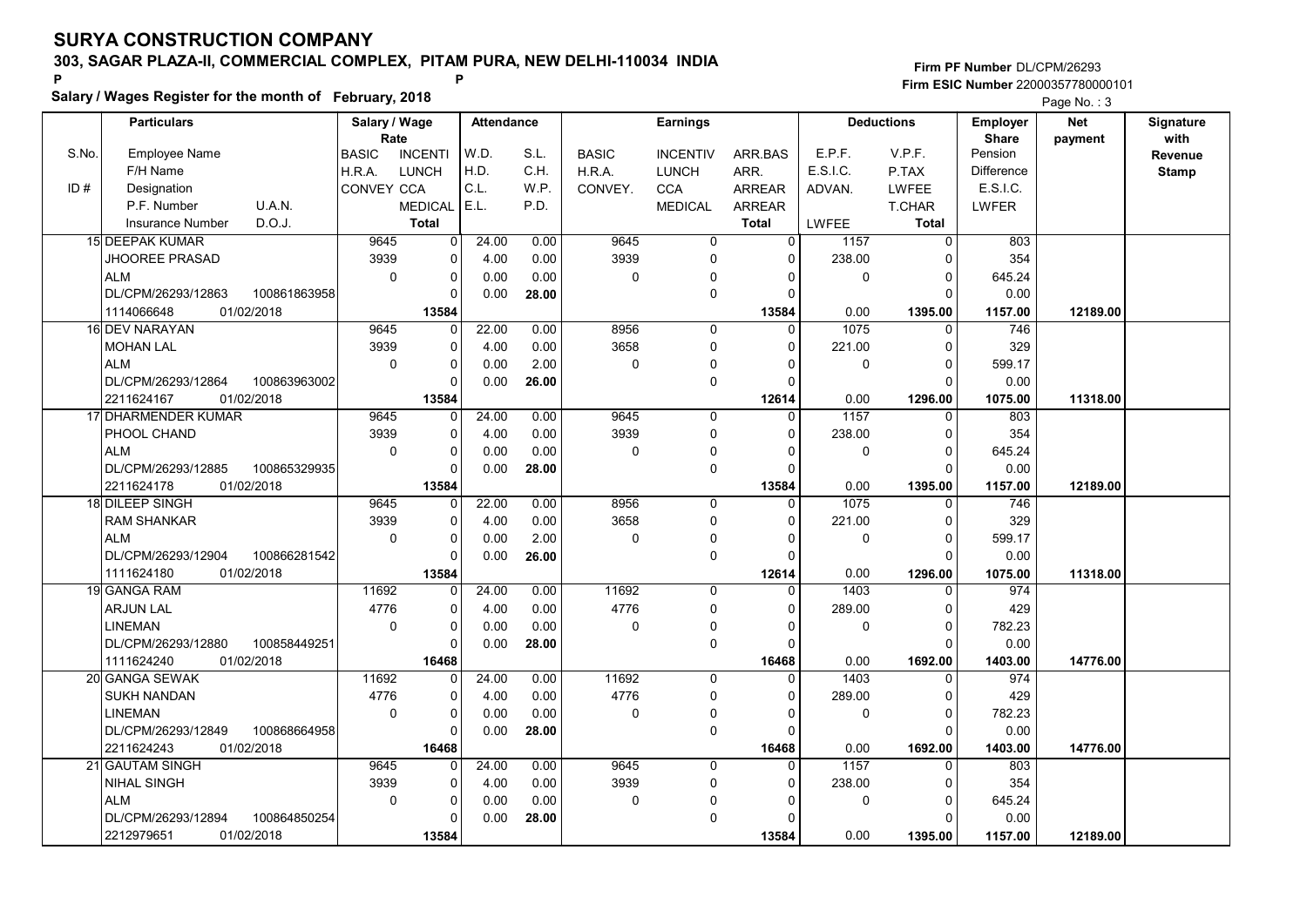Salary / Wages Register for the month of February, 2018

### Firm PF Number DL/CPM/26293 Firm ESIC Number <sup>22000357780000101</sup> P P

|       |                                    |                       |                |                   |       |              |                 |                |              |                   |                                 | . ugoo.               |                   |
|-------|------------------------------------|-----------------------|----------------|-------------------|-------|--------------|-----------------|----------------|--------------|-------------------|---------------------------------|-----------------------|-------------------|
|       | <b>Particulars</b>                 | Salary / Wage<br>Rate |                | <b>Attendance</b> |       |              | <b>Earnings</b> |                |              | <b>Deductions</b> | <b>Employer</b><br><b>Share</b> | <b>Net</b><br>payment | Signature<br>with |
| S.No. | <b>Employee Name</b>               | <b>BASIC</b>          | <b>INCENTI</b> | W.D.              | S.L.  | <b>BASIC</b> | <b>INCENTIV</b> | ARR.BAS        | E.P.F.       | V.P.F.            | Pension                         |                       | Revenue           |
|       | F/H Name                           | H.R.A.                | LUNCH          | H.D.              | C.H.  | H.R.A.       | <b>LUNCH</b>    | ARR.           | E.S.I.C.     | P.TAX             | <b>Difference</b>               |                       | <b>Stamp</b>      |
| ID#   | Designation                        | CONVEY CCA            |                | C.L.              | W.P.  | CONVEY.      | <b>CCA</b>      | <b>ARREAR</b>  | ADVAN.       | <b>LWFEE</b>      | E.S.I.C.                        |                       |                   |
|       | P.F. Number<br>U.A.N.              |                       | <b>MEDICAL</b> | E.L.              | P.D.  |              | <b>MEDICAL</b>  | <b>ARREAR</b>  |              | T.CHAR            | LWFER                           |                       |                   |
|       | <b>Insurance Number</b><br>D.O.J.  |                       | <b>Total</b>   |                   |       |              |                 | <b>Total</b>   | <b>LWFEE</b> | <b>Total</b>      |                                 |                       |                   |
|       | 22 GUDDU                           | 9645                  | $\overline{0}$ | 24.00             |       | 9645         | $\overline{0}$  | $\overline{0}$ |              | $\overline{0}$    | 803                             |                       |                   |
|       |                                    |                       |                |                   | 0.00  |              |                 |                | 1157         |                   |                                 |                       |                   |
|       | <b>GANGA RAM</b>                   | 3939                  | $\mathbf 0$    | 4.00              | 0.00  | 3939         | $\Omega$        | $\Omega$       | 238.00       | $\mathbf 0$       | 354                             |                       |                   |
|       | <b>ALM</b>                         | $\Omega$              | $\mathbf 0$    | 0.00              | 0.00  | 0            | 0               | $\Omega$       | 0            | $\mathbf 0$       | 645.24                          |                       |                   |
|       | DL/CPM/26293/12889<br>100860805370 |                       | $\mathbf 0$    | 0.00              | 28.00 |              | $\mathbf 0$     | $\Omega$       |              | $\Omega$          | 0.00                            |                       |                   |
|       | 01/02/2018<br>2014013928           |                       | 13584          |                   |       |              |                 | 13584          | 0.00         | 1395.00           | 1157.00                         | 12189.00              |                   |
|       | 23 HARI KISHAN                     | 11692                 | 0              | 21.00             | 0.00  | 10439        | $\mathbf 0$     | $\Omega$       | 1253         | $\mathbf 0$       | 870                             |                       |                   |
|       | <b>KALE RAM</b>                    | 4776                  | $\mathbf 0$    | 4.00              | 0.00  | 4264         | 0               | $\Omega$       | 258.00       | $\mathbf 0$       | 383                             |                       |                   |
|       | <b>FITTER</b>                      | $\mathbf 0$           | $\pmb{0}$      | 0.00              | 3.00  | $\mathbf 0$  | $\Omega$        | $\Omega$       | 0            | $\pmb{0}$         | 698.39                          |                       |                   |
|       | DL/CPM/26293/12871<br>100862146424 |                       | $\Omega$       | 0.00              | 25.00 |              | $\Omega$        | $\Omega$       |              | $\Omega$          | 0.00                            |                       |                   |
|       | 1111645093<br>01/02/2018           |                       | 16468          |                   |       |              |                 | 14703          | 0.00         | 1511.00           | 1253.00                         | 13192.00              |                   |
|       | 24 HARIHAR KUSHWAHA                | 11692                 | $\Omega$       | 24.00             | 0.00  | 11692        | $\Omega$        | $\Omega$       | 1403         | $\Omega$          | 974                             |                       |                   |
|       | <b>RAM KISHAN</b>                  | 4776                  | $\mathbf 0$    | 4.00              | 0.00  | 4776         | $\mathbf 0$     | $\Omega$       | 289.00       | $\mathbf 0$       | 429                             |                       |                   |
|       | <b>TO</b>                          | $\Omega$              | $\mathbf 0$    | 0.00              | 0.00  | 0            | $\Omega$        | $\Omega$       | 0            | $\mathbf 0$       | 782.23                          |                       |                   |
|       | 100866184209<br>DL/CPM/26293/13040 |                       | $\Omega$       | 0.00              | 28.00 |              | $\mathbf 0$     | $\Omega$       |              | $\Omega$          | 0.00                            |                       |                   |
|       | 01/02/2018<br>2211624249           |                       | 16468          |                   |       |              |                 | 16468          | 0.00         | 1692.00           | 1403.00                         | 14776.00              |                   |
|       | 25 JAGDEV                          | 11692                 | $\mathbf 0$    | 24.00             | 0.00  | 11692        | $\mathbf 0$     | $\Omega$       | 1403         | $\mathbf 0$       | 974                             |                       |                   |
|       | <b>SHYAM LAL</b>                   | 4776                  | $\mathbf 0$    | 4.00              | 0.00  | 4776         | $\mathbf 0$     | $\Omega$       | 289.00       | $\mathbf 0$       | 429                             |                       |                   |
|       | <b>FOREMAN</b>                     | $\mathbf 0$           | $\mathbf 0$    | 0.00              | 0.00  | 0            | $\mathbf 0$     | $\Omega$       | 0            | $\mathbf 0$       | 782.23                          |                       |                   |
|       | DL/CPM/26293/13225<br>100630416557 |                       | $\mathbf 0$    | 0.00              | 28.00 |              | $\mathbf 0$     | $\Omega$       |              | $\mathbf 0$       | 0.00                            |                       |                   |
|       | 2211624253<br>01/02/2018           |                       | 16468          |                   |       |              |                 | 16468          | 0.00         | 1692.00           | 1403.00                         | 14776.00              |                   |
|       | 26 JAI RAM                         | 11692                 | $\Omega$       | 23.00             | 0.00  | 11274        | $\Omega$        | $\Omega$       | 1353         | $\Omega$          | 939                             |                       |                   |
|       | <b>RAM LAL</b>                     | 4776                  | $\Omega$       | 4.00              | 0.00  | 4605         | $\Omega$        | $\Omega$       | 278.00       | $\Omega$          | 414                             |                       |                   |
|       | <b>LINEMAN</b>                     | $\mathbf 0$           | $\Omega$       | 0.00              | 1.00  | $\Omega$     | $\mathbf{0}$    | $\Omega$       | $\Omega$     | $\mathbf 0$       | 754.25                          |                       |                   |
|       | DL/CPM/26293/12850<br>100866210958 |                       | $\mathbf 0$    | 0.00              | 27.00 |              | $\mathbf 0$     | $\Omega$       |              | $\Omega$          | 0.00                            |                       |                   |
|       | 2211624259<br>01/02/2018           |                       | 16468          |                   |       |              |                 | 15879          | 0.00         | 1631.00           | 1353.00                         | 14248.00              |                   |
|       | 27 JHOORI                          | 11692                 | 0              | 24.00             | 0.00  | 11692        | $\Omega$        | $\Omega$       | 1403         | $\Omega$          | 974                             |                       |                   |
|       | SHIV GULAB                         | 4776                  | $\Omega$       | 4.00              | 0.00  | 4776         | $\mathbf 0$     | $\Omega$       | 289.00       | $\mathbf 0$       | 429                             |                       |                   |
|       | <b>FOREMAN</b>                     | $\mathbf 0$           | $\mathbf 0$    | 0.00              | 0.00  | 0            | 0               | $\Omega$       | 0            | $\mathbf 0$       | 782.23                          |                       |                   |
|       | DL/CPM/26293/13224<br>100536820777 |                       | $\Omega$       | 0.00              | 28.00 |              | $\Omega$        | $\Omega$       |              | $\Omega$          | 0.00                            |                       |                   |
|       | 2211624261<br>01/02/2018           |                       | 16468          |                   |       |              |                 | 16468          | 0.00         | 1692.00           | 1403.00                         | 14776.00              |                   |
|       | 28 JITENDER KUMAR                  | 11692                 | $\Omega$       | 24.00             | 0.00  | 11692        | $\Omega$        | 0              | 1403         | $\Omega$          | 974                             |                       |                   |
|       | PHOOL CHAND                        | 4776                  | 0              | 4.00              | 0.00  | 4776         | $\mathbf 0$     | $\Omega$       | 289.00       | $\mathbf 0$       | 429                             |                       |                   |
|       | <b>LINEMAN</b>                     | $\pmb{0}$             | $\pmb{0}$      | 0.00              | 0.00  | $\mathbf 0$  |                 | U              | $\mathbf 0$  | $\pmb{0}$         | 782.23                          |                       |                   |
|       | DL/CPM/26293/12903<br>100865330018 |                       | $\Omega$       | 0.00              | 28.00 |              | $\Omega$        | $\Omega$       |              | $\Omega$          | 0.00                            |                       |                   |
|       |                                    |                       |                |                   |       |              |                 |                | 0.00         |                   |                                 |                       |                   |
|       | 2211624263<br>01/02/2018           |                       | 16468          |                   |       |              |                 | 16468          |              | 1692.00           | 1403.00                         | 14776.00              |                   |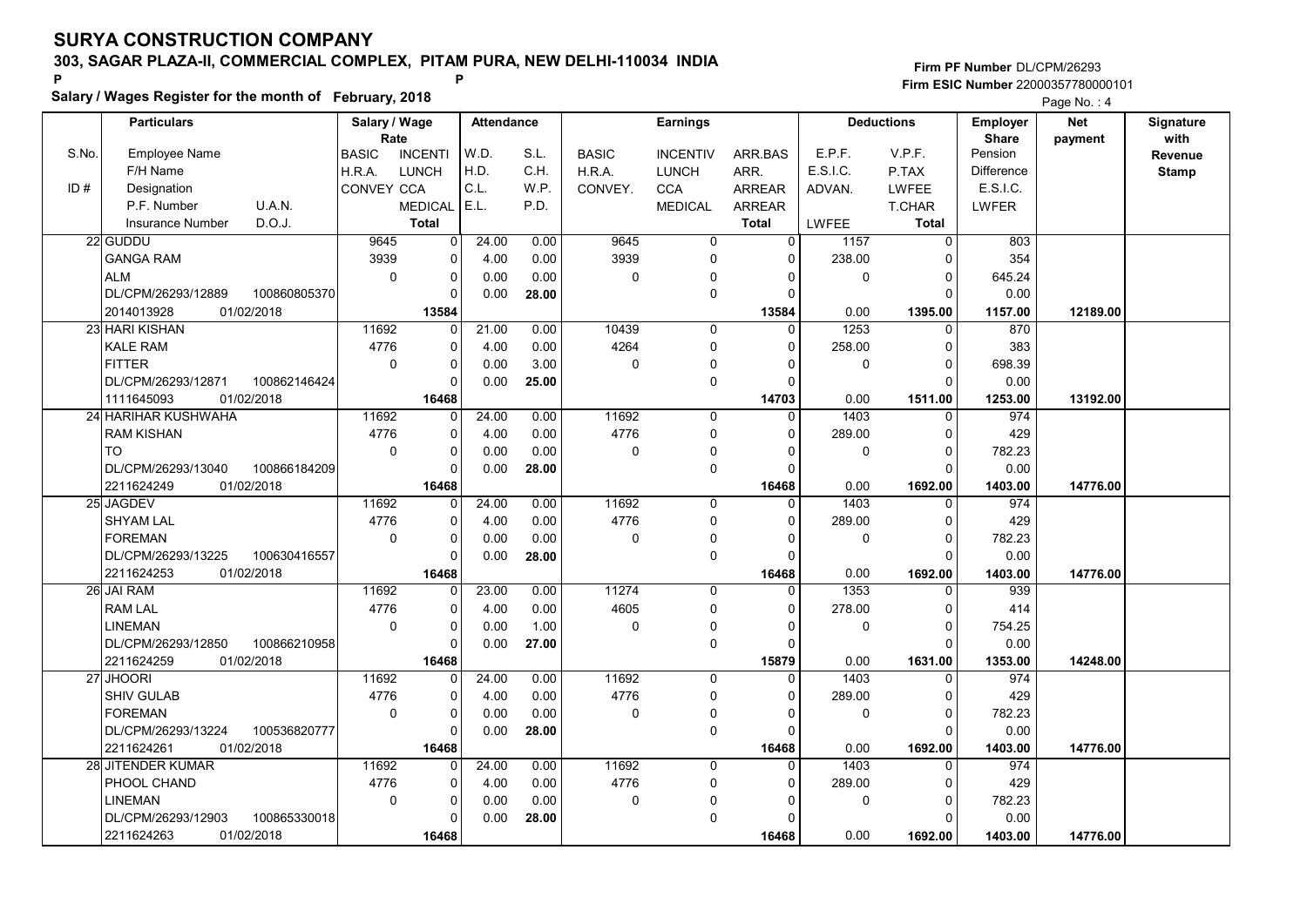Salary / Wages Register for the month of February, 2018

### Firm PF Number DL/CPM/26293 Firm ESIC Number <sup>22000357780000101</sup> P P

|       | <b>Particulars</b>      |              | Salary / Wage |                | Attendance |       |              | <b>Earnings</b> |               |              | <b>Deductions</b> | Employer          | <b>Net</b> | Signature    |
|-------|-------------------------|--------------|---------------|----------------|------------|-------|--------------|-----------------|---------------|--------------|-------------------|-------------------|------------|--------------|
|       |                         |              | Rate          |                |            |       |              |                 |               |              |                   | <b>Share</b>      | payment    | with         |
| S.No. | <b>Employee Name</b>    |              | <b>BASIC</b>  | <b>INCENTI</b> | W.D.       | S.L.  | <b>BASIC</b> | <b>INCENTIV</b> | ARR.BAS       | E.P.F.       | V.P.F.            | Pension           |            | Revenue      |
|       | F/H Name                |              | H.R.A.        | <b>LUNCH</b>   | H.D.       | C.H.  | H.R.A.       | <b>LUNCH</b>    | ARR.          | E.S.I.C.     | P.TAX             | <b>Difference</b> |            | <b>Stamp</b> |
| ID#   | Designation             |              | CONVEY CCA    |                | C.L.       | W.P.  | CONVEY.      | <b>CCA</b>      | <b>ARREAR</b> | ADVAN.       | <b>LWFEE</b>      | E.S.I.C.          |            |              |
|       | P.F. Number             | U.A.N.       |               | <b>MEDICAL</b> | E.L.       | P.D.  |              | <b>MEDICAL</b>  | <b>ARREAR</b> |              | T.CHAR            | LWFER             |            |              |
|       | <b>Insurance Number</b> | D.O.J.       |               | <b>Total</b>   |            |       |              |                 | <b>Total</b>  | <b>LWFEE</b> | <b>Total</b>      |                   |            |              |
|       | 29 MANISH JAISWAL       |              | 11692         | $\overline{0}$ | 24.00      | 0.00  | 11692        | $\mathbf 0$     | $\Omega$      | 1403         | 0                 | 974               |            |              |
|       | N.P JAISWAL             |              | 4776          | 0              | 4.00       | 0.00  | 4776         | $\mathbf{0}$    | $\mathbf{0}$  | 289.00       | $\Omega$          | 429               |            |              |
|       | <b>TO</b>               |              | $\mathbf 0$   | 0              | 0.00       | 0.00  | $\pmb{0}$    | $\Omega$        | $\Omega$      | $\mathbf 0$  | $\Omega$          | 782.23            |            |              |
|       | DL/CPM/26293/12873      | 100536817361 |               | $\Omega$       | 0.00       | 28.00 |              | 0               | $\Omega$      |              | $\Omega$          | 0.00              |            |              |
|       | 2211624272              | 01/02/2018   |               | 16468          |            |       |              |                 | 16468         | 0.00         | 1692.00           | 1403.00           | 14776.00   |              |
|       | 30 MANOJ KUMAR          |              | 9645          | $\overline{0}$ | 24.00      | 0.00  | 9645         | $\mathbf 0$     | $\Omega$      | 1157         | $\mathbf 0$       | 803               |            |              |
|       | <b>GANGADHAR</b>        |              | 3939          | $\Omega$       | 4.00       | 0.00  | 3939         | 0               | $\Omega$      | 238.00       | $\Omega$          | 354               |            |              |
|       | <b>ALM</b>              |              | $\mathbf 0$   | $\Omega$       | 0.00       | 0.00  | $\mathbf 0$  | 0               | $\Omega$      | $\mathbf{0}$ | $\Omega$          | 645.24            |            |              |
|       | DL/CPM/26293/12916      | 100860812913 |               | $\Omega$       | 0.00       | 28.00 |              | 0               | $\Omega$      |              | $\Omega$          | 0.00              |            |              |
|       | 1114466013              | 01/02/2018   |               | 13584          |            |       |              |                 | 13584         | 0.00         | 1395.00           | 1157.00           | 12189.00   |              |
|       | 31 MANTUN MAHTO         |              | 11692         | $\Omega$       | 24.00      | 0.00  | 11692        | 0               | $\Omega$      | 1403         | $\Omega$          | 974               |            |              |
|       | RAMPRAVESH MAHTO        |              | 4776          | 0              | 4.00       | 0.00  | 4776         | 0               | $\Omega$      | 289.00       | $\Omega$          | 429               |            |              |
|       | <b>TO</b>               |              | $\Omega$      | 0              | 0.00       | 0.00  | $\Omega$     | $\mathbf{0}$    | $\Omega$      | $\Omega$     | $\Omega$          | 782.23            |            |              |
|       | DL/CPM/26293/12874      | 100866662745 |               | 0              | 0.00       | 28.00 |              | 0               | $\Omega$      |              | $\Omega$          | 0.00              |            |              |
|       | 2211624274              | 01/02/2018   |               | 16468          |            |       |              |                 | 16468         | 0.00         | 1692.00           | 1403.00           | 14776.00   |              |
|       | 32 MD SADIK HUSAIN      |              | 9645          | $\Omega$       | 11.00      | 0.00  | 4478         | 0               | $\Omega$      | 537          | $\Omega$          | 373               |            |              |
|       | <b>HASIBURRAHMAN</b>    |              | 3939          | $\Omega$       | 2.00       | 0.00  | 1829         | 0               | $\Omega$      | 111.00       | $\Omega$          | 164               |            |              |
|       | ALM                     |              | $\Omega$      | $\Omega$       | 0.00       | 15.00 | $\Omega$     | 0               | n             | $\Omega$     | $\Omega$          | 299.58            |            |              |
|       | DL/CPM/26293/02528      | 100752988378 |               | $\Omega$       | 0.00       | 13.00 |              | 0               | $\Omega$      |              | $\Omega$          | 0.00              |            |              |
|       | 2214145558              | 01/06/2016   |               | 13584          |            |       |              |                 | 6307          | 0.00         | 648.00            | 537.00            | 5659.00    |              |
|       | 33 MEEDEE LAL           |              | 9645          | 0              | 9.00       | 0.00  | 3445         | $\Omega$        |               | 413          | $\Omega$          | 287               |            |              |
|       | <b>BACHUCHU</b>         |              | 3939          | $\Omega$       | 1.00       | 0.00  | 1407         | $\Omega$        |               | 85.00        | $\Omega$          | 126               |            |              |
|       | <b>ALM</b>              |              | $\mathbf 0$   | 0              | 0.00       | 18.00 | $\mathbf 0$  | 0               | $\Omega$      | $\mathbf 0$  | $\mathbf 0$       | 230.47            |            |              |
|       | DL/CPM/26293/12914      | 100627940122 |               | $\Omega$       | 0.00       | 10.00 |              | 0               | $\Omega$      |              | $\Omega$          | 0.00              |            |              |
|       | 1114601162              | 01/02/2018   |               | 13584          |            |       |              |                 | 4852          | 0.00         | 498.00            | 413.00            | 4354.00    |              |
|       | 34 MEVA RAM PAL         |              | 11692         | 0              | 23.00      | 0.00  | 11274        | 0               | $\Omega$      | 1353         | $\Omega$          | 939               |            |              |
|       | <b>GAYA PRASAD</b>      |              | 4776          | $\Omega$       | 4.00       | 0.00  | 4605         | 0               | $\Omega$      | 278.00       | $\Omega$          | 414               |            |              |
|       | <b>LINEMAN</b>          |              | $\mathbf 0$   | 0              | 0.00       | 1.00  | $\mathbf 0$  | $\mathbf{0}$    | $\Omega$      | $\mathbf 0$  | $\Omega$          | 754.25            |            |              |
|       | DL/CPM/26293/12851      | 100860860471 |               | 0              | 0.00       | 27.00 |              | 0               | $\cap$        |              | $\Omega$          | 0.00              |            |              |
|       | 2211624275              | 01/02/2018   |               | 16468          |            |       |              |                 | 15879         | 0.00         | 1631.00           | 1353.00           | 14248.00   |              |
|       | 35 MUKESH               |              | 11692         | 0              | 24.00      | 0.00  | 11692        | 0               | $\Omega$      | 1403         | $\Omega$          | 974               |            |              |
|       | <b>JOGINDER SINGH</b>   |              | 4776          | 0              | 4.00       | 0.00  | 4776         | 0               | 0             | 289.00       | $\mathbf 0$       | 429               |            |              |
|       | <b>LINEMAN</b>          |              | $\mathbf 0$   | 0              | 0.00       | 0.00  | $\mathbf 0$  | $\mathbf{0}$    | $\Omega$      | $\mathbf 0$  | $\Omega$          | 782.23            |            |              |
|       | DL/CPM/26293/12924      | 100861906780 |               | 0              | 0.00       | 28.00 |              | $\mathbf{0}$    |               |              | $\Omega$          | 0.00              |            |              |
|       | 2211624277              | 01/02/2018   |               | 16468          |            |       |              |                 | 16468         | 0.00         | 1692.00           | 1403.00           | 14776.00   |              |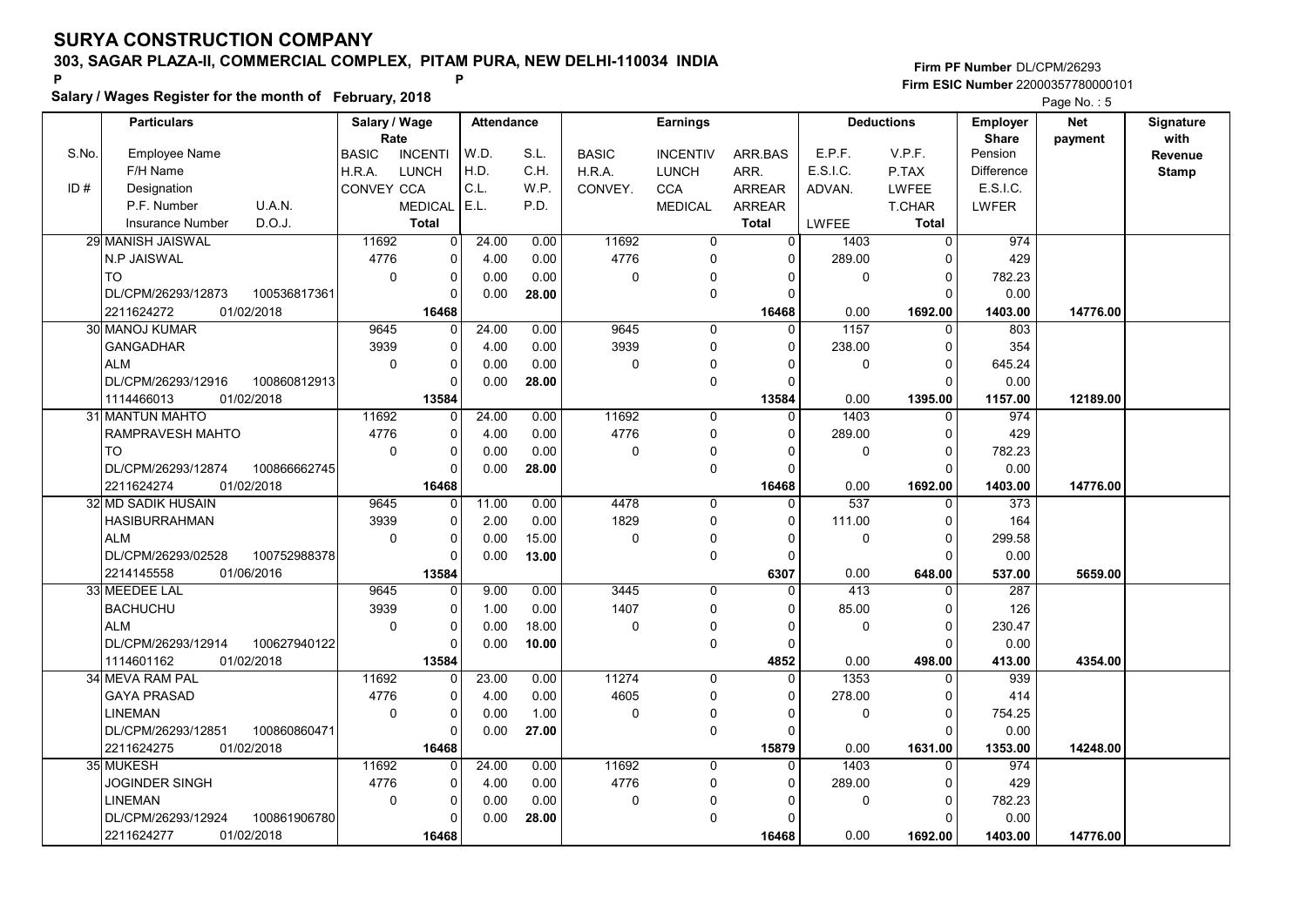Salary / Wages Register for the month of February, 2018

### Firm PF Number DL/CPM/26293 Firm ESIC Number <sup>22000357780000101</sup> P P

|       | <b>Particulars</b>      |              | Salary / Wage     |                | Attendance |       |              | Earnings        |               |              | <b>Deductions</b> | Employer     | <b>Net</b> | Signature    |
|-------|-------------------------|--------------|-------------------|----------------|------------|-------|--------------|-----------------|---------------|--------------|-------------------|--------------|------------|--------------|
|       |                         |              | Rate              |                |            |       |              |                 |               | E.P.F.       |                   | <b>Share</b> | payment    | with         |
| S.No. | Employee Name           |              | <b>BASIC</b>      | <b>INCENTI</b> | W.D.       | S.L.  | <b>BASIC</b> | <b>INCENTIV</b> | ARR.BAS       |              | V.P.F.            | Pension      |            | Revenue      |
|       | F/H Name                |              | H.R.A.            | <b>LUNCH</b>   | H.D.       | C.H.  | H.R.A.       | <b>LUNCH</b>    | ARR.          | E.S.I.C.     | P.TAX             | Difference   |            | <b>Stamp</b> |
| ID#   | Designation             |              | <b>CONVEY CCA</b> |                | C.L.       | W.P.  | CONVEY.      | <b>CCA</b>      | ARREAR        | ADVAN.       | LWFEE             | E.S.I.C.     |            |              |
|       | P.F. Number             | U.A.N.       |                   | <b>MEDICAL</b> | E.L.       | P.D.  |              | <b>MEDICAL</b>  | <b>ARREAR</b> |              | T.CHAR            | <b>LWFER</b> |            |              |
|       | <b>Insurance Number</b> | D.O.J.       |                   | <b>Total</b>   |            |       |              |                 | <b>Total</b>  | <b>LWFEE</b> | <b>Total</b>      |              |            |              |
|       | 36 NARESH               |              | 11692             | $\overline{0}$ | 24.00      | 0.00  | 11692        | 0               | 0             | 1403         | 0                 | 974          |            |              |
|       | <b>RAMESHWAR</b>        |              | 4776              | 0              | 4.00       | 0.00  | 4776         | $\mathbf{0}$    | $\Omega$      | 289.00       | $\mathbf{0}$      | 429          |            |              |
|       | <b>LINEMAN</b>          |              | $\mathbf 0$       | 0              | 0.00       | 0.00  | $\mathbf 0$  | $\Omega$        | $\Omega$      | $\mathbf 0$  | $\Omega$          | 782.23       |            |              |
|       | DL/CPM/26293/12870      | 100866570193 |                   | 0              | 0.00       | 28.00 |              | 0               | $\Omega$      |              | $\Omega$          | 0.00         |            |              |
|       | 2211624282              | 01/02/2018   |                   | 16468          |            |       |              |                 | 16468         | 0.00         | 1692.00           | 1403.00      | 14776.00   |              |
|       | 37 NARESH KUMAR         |              | 9645              | $\Omega$       | 15.00      | 0.00  | 6200         | $\mathbf 0$     | $\Omega$      | 744          | 0                 | 516          |            |              |
|       | <b>DARSHAN</b>          |              | 3939              | 0              | 3.00       | 0.00  | 2532         | 0               | $\Omega$      | 153.00       | $\Omega$          | 228          |            |              |
|       | <b>ALM</b>              |              | $\mathbf 0$       | 0              | 0.00       | 10.00 | $\mathbf 0$  | 0               | $\Omega$      | $\mathbf 0$  | $\Omega$          | 414.77       |            |              |
|       | DL/CPM/26293/12911      | 100251347833 |                   | 0              | 0.00       | 18.00 |              | 0               | $\Omega$      |              | $\Omega$          | 0.00         |            |              |
|       | 2211624280              | 01/02/2018   |                   | 13584          |            |       |              |                 | 8732          | 0.00         | 897.00            | 744.00       | 7835.00    |              |
|       | 38 PAWAN KUMAR          |              | 9645              | $\Omega$       | 20.00      | 0.00  | 8267         | $\mathbf 0$     | $\Omega$      | 992          | $\Omega$          | 689          |            |              |
|       | JAWAHAR LAL             |              | 3939              | $\Omega$       | 4.00       | 0.00  | 3376         | 0               | $\Omega$      | 204.00       | $\Omega$          | 303          |            |              |
|       | ALM                     |              | $\mathbf 0$       | 0              | 0.00       | 4.00  | $\mathbf 0$  | $\Omega$        | $\Omega$      | $\mathbf 0$  | $\Omega$          | 553.04       |            |              |
|       | DL/CPM/26293/12859      | 100270502067 |                   | $\Omega$       | 0.00       | 24.00 |              | 0               | $\Omega$      |              | $\Omega$          | 0.00         |            |              |
|       | 2211624290              | 01/02/2018   |                   | 13584          |            |       |              |                 | 11643         | 0.00         | 1196.00           | 992.00       | 10447.00   |              |
|       | 39 PHOOL CHANDRA        |              | 9645              | $\overline{0}$ | 24.00      | 0.00  | 9645         | 0               | $\Omega$      | 1157         | $\Omega$          | 803          |            |              |
|       | <b>CHHOTA</b>           |              | 3939              | $\Omega$       | 4.00       | 0.00  | 3939         | $\Omega$        | $\Omega$      | 238.00       | $\Omega$          | 354          |            |              |
|       | <b>ALM</b>              |              | $\Omega$          | 0              | 0.00       | 0.00  | $\mathbf 0$  | 0               | $\Omega$      | $\mathbf 0$  | $\Omega$          | 645.24       |            |              |
|       | DL/CPM/26293/12886      | 100859849574 |                   | 0              | 0.00       | 28.00 |              | 0               | $\Omega$      |              | $\Omega$          | 0.00         |            |              |
|       | 1114132925              | 01/02/2018   |                   | 13584          |            |       |              |                 | 13584         | 0.00         | 1395.00           | 1157.00      | 12189.00   |              |
|       | 40 PHOOL KUMAR          |              | 11692             | 0              | 24.00      | 0.00  | 11692        | $\Omega$        | $\Omega$      | 1403         | $\Omega$          | 974          |            |              |
|       | <b>CHHOTA</b>           |              | 4776              | 0              | 4.00       | 0.00  | 4776         | 0               | $\Omega$      | 289.00       | $\Omega$          | 429          |            |              |
|       | <b>LINEMAN</b>          |              | $\mathbf 0$       | 0              | 0.00       | 0.00  | 0            | $\Omega$        | 0             | $\mathbf 0$  | $\mathbf 0$       | 782.23       |            |              |
|       | DL/CPM/26293/12925      | 100859849588 |                   | $\Omega$       | 0.00       | 28.00 |              | 0               | $\cap$        |              | $\Omega$          | 0.00         |            |              |
|       | 2211711773              | 01/02/2018   |                   | 16468          |            |       |              |                 | 16468         | 0.00         | 1692.00           | 1403.00      | 14776.00   |              |
|       | 41 PRABHASH KUMAR       |              | 11692             | 0              | 9.00       | 0.00  | 4176         | 0               | $\Omega$      | 501          | $\Omega$          | 348          |            |              |
|       | <b>GOPAL SINGH</b>      |              | 4776              | 0              | 1.00       | 0.00  | 1706         | 0               | $\Omega$      | 103.00       | $\mathbf 0$       | 153          |            |              |
|       | <b>LINEMAN</b>          |              | $\mathbf 0$       | 0              | 0.00       | 18.00 | $\mathbf 0$  | $\Omega$        | $\Omega$      | $\Omega$     | $\Omega$          | 279.40       |            |              |
|       | DL/CPM/26293/12848      | 100628479669 |                   | O              | 0.00       | 10.00 |              | 0               | $\Omega$      |              | $\Omega$          | 0.00         |            |              |
|       | 1114714067              | 01/02/2018   |                   | 16468          |            |       |              |                 | 5882          | 0.00         | 604.00            | 501.00       | 5278.00    |              |
|       | 42 PRAMOD KUMAR         |              | 11692             | O              | 24.00      | 0.00  | 11692        | 0               | $\Omega$      | 1403         | $\Omega$          | 974          |            |              |
|       | <b>MAIKU LAL</b>        |              | 4776              | 0              | 4.00       | 0.00  | 4776         | 0               | $\mathbf 0$   | 289.00       | $\Omega$          | 429          |            |              |
|       | <b>LINEMAN</b>          |              | $\mathbf 0$       | 0              | 0.00       | 0.00  | 0            | $\mathbf{0}$    | n             | $\mathbf 0$  | $\Omega$          | 782.23       |            |              |
|       | DL/CPM/26293/12876      | 100863531333 |                   | 0              | 0.00       | 28.00 |              | $\mathbf{0}$    | 0             |              | $\Omega$          | 0.00         |            |              |
|       | 2211645103              | 01/02/2018   |                   | 16468          |            |       |              |                 | 16468         | 0.00         | 1692.00           | 1403.00      | 14776.00   |              |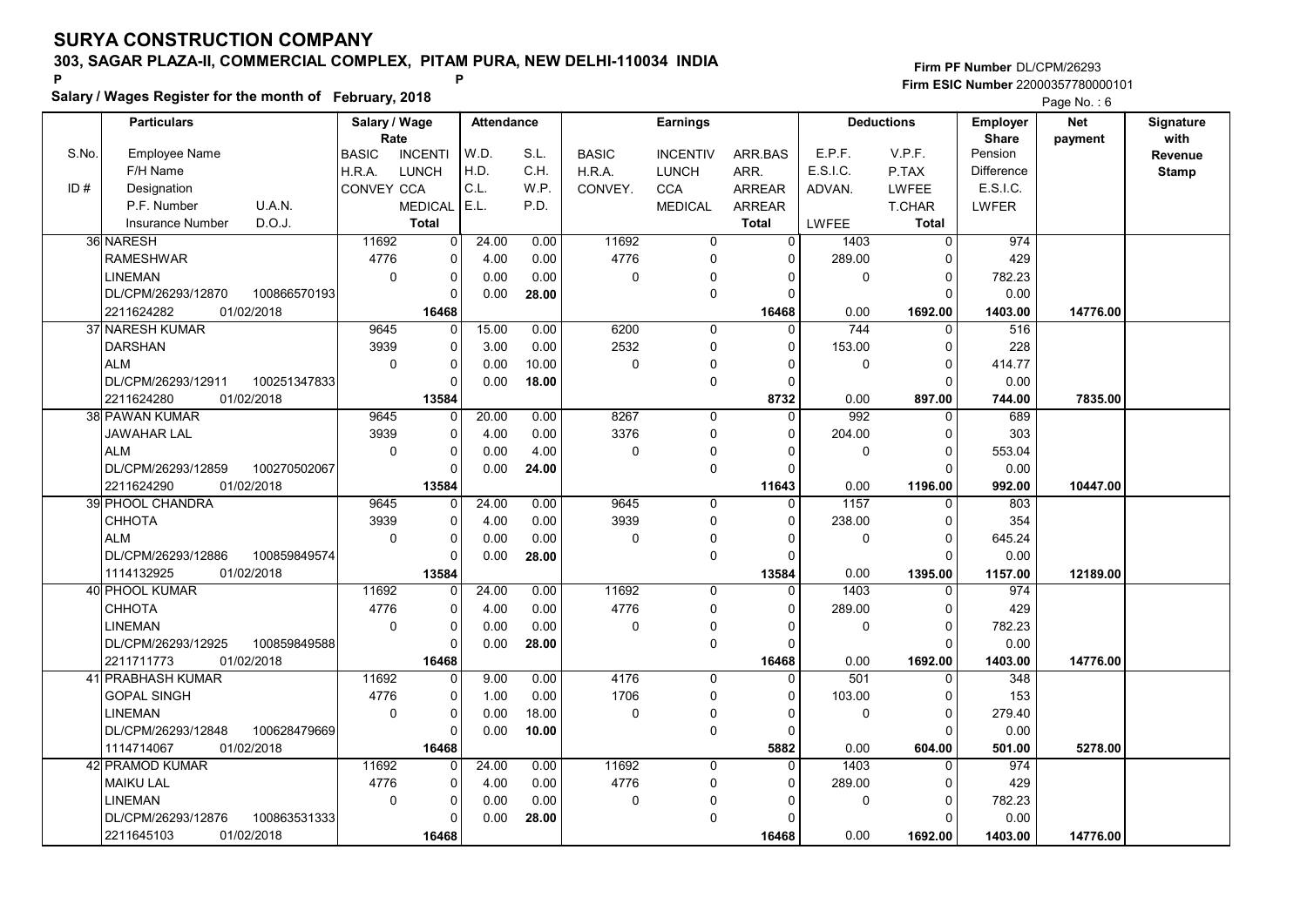Salary / Wages Register for the month of February, 2018

### Firm PF Number DL/CPM/26293 Firm ESIC Number <sup>22000357780000101</sup> P P

|       | <b>Particulars</b>            |              | Salary / Wage        |                | <b>Attendance</b> |       |              | <b>Earnings</b> |               |              | <b>Deductions</b> | <b>Employer</b>         | <b>Net</b> | Signature       |
|-------|-------------------------------|--------------|----------------------|----------------|-------------------|-------|--------------|-----------------|---------------|--------------|-------------------|-------------------------|------------|-----------------|
| S.No. | <b>Employee Name</b>          |              | Rate<br><b>BASIC</b> | <b>INCENTI</b> | W.D.              | S.L.  | <b>BASIC</b> | <b>INCENTIV</b> | ARR.BAS       | E.P.F.       | V.P.F.            | <b>Share</b><br>Pension | payment    | with<br>Revenue |
|       | F/H Name                      |              | H.R.A.               | <b>LUNCH</b>   | H.D.              | C.H.  | H.R.A.       | <b>LUNCH</b>    | ARR.          | E.S.I.C.     | P.TAX             | Difference              |            | <b>Stamp</b>    |
| ID#   | Designation                   |              | CONVEY CCA           |                | C.L.              | W.P.  | CONVEY.      | <b>CCA</b>      | <b>ARREAR</b> | ADVAN.       | <b>LWFEE</b>      | E.S.I.C.                |            |                 |
|       | P.F. Number                   | U.A.N.       |                      | <b>MEDICAL</b> | E.L.              | P.D.  |              | <b>MEDICAL</b>  | <b>ARREAR</b> |              | <b>T.CHAR</b>     | LWFER                   |            |                 |
|       | <b>Insurance Number</b>       | D.O.J.       |                      | <b>Total</b>   |                   |       |              |                 | <b>Total</b>  | LWFEE        | <b>Total</b>      |                         |            |                 |
|       | <b>43 PUTAN KUMAR</b>         |              | 9645                 | 0              | 24.00             | 0.00  | 9645         | $\mathbf 0$     | $\Omega$      | 1157         | $\mathbf 0$       | 803                     |            |                 |
|       | <b>RAM KARAN</b>              |              | 3939                 | 0              | 4.00              | 0.00  | 3939         | $\Omega$        | $\Omega$      | 238.00       | $\mathbf 0$       | 354                     |            |                 |
|       | <b>ALM</b>                    |              | $\mathbf 0$          | 0              | 0.00              | 0.00  | 0            | 0               | $\Omega$      | 0            | $\mathbf 0$       | 645.24                  |            |                 |
|       | DL/CPM/26293/12890            | 100866178037 |                      | $\Omega$       | 0.00              | 28.00 |              | 0               | $\Omega$      |              | $\Omega$          | 0.00                    |            |                 |
|       | 01/02/2018<br>2211645104      |              |                      | 13584          |                   |       |              |                 | 13584         | 0.00         | 1395.00           | 1157.00                 | 12189.00   |                 |
|       | 44 RAJ BAHADUR                |              | 9645                 | 0              | 24.00             | 0.00  | 9645         | $\mathbf 0$     | 0             | 1157         | 0                 | 803                     |            |                 |
|       | <b>HAR DAYAL</b>              |              | 3939                 | 0              | 4.00              | 0.00  | 3939         | 0               | $\Omega$      | 238.00       | $\mathbf 0$       | 354                     |            |                 |
|       | <b>ALM</b>                    |              | $\Omega$             | 0              | 0.00              | 0.00  | $\Omega$     | 0               | O             | 0            | $\mathbf 0$       | 645.24                  |            |                 |
|       | DL/CPM/26293/12887            | 100861237410 |                      | $\Omega$       | 0.00              | 28.00 |              | 0               | n             |              | $\Omega$          | 0.00                    |            |                 |
|       | 1114034499<br>01/02/2018      |              |                      | 13584          |                   |       |              |                 | 13584         | 0.00         | 1395.00           | 1157.00                 | 12189.00   |                 |
|       | 45 RAJ KUMAR                  |              | 9645                 | 0              | 24.00             | 0.00  | 9645         | 0               | $\Omega$      | 1157         | $\Omega$          | 803                     |            |                 |
|       | <b>GHURU</b>                  |              | 3939                 | $\Omega$       | 4.00              | 0.00  | 3939         | $\Omega$        | $\Omega$      | 238.00       | $\Omega$          | 354                     |            |                 |
|       | <b>ALM</b>                    |              | $\Omega$             | 0              | 0.00              | 0.00  | $\Omega$     | $\Omega$        | $\Omega$      | $\Omega$     | $\Omega$          | 645.24                  |            |                 |
|       | DL/CPM/26293/12888            | 100860895397 |                      | 0              | 0.00              | 28.00 |              | 0               | $\Omega$      |              | $\Omega$          | 0.00                    |            |                 |
|       | 2211645105<br>01/02/2018      |              |                      | 13584          |                   |       |              |                 | 13584         | 0.00         | 1395.00           | 1157.00                 | 12189.00   |                 |
|       | 46 RAJENDER KUMAR             |              | 11692                | 0              | 24.00             | 0.00  | 11692        | $\Omega$        | $\Omega$      | 1403         | $\Omega$          | 974                     |            |                 |
|       | <b>SHIV PAL</b>               |              | 4776                 | $\overline{0}$ | 4.00              | 0.00  | 4776         | 0               | $\Omega$      | 289.00       | $\mathbf 0$       | 429                     |            |                 |
|       | <b>LINEMAN</b>                |              | $\Omega$             | $\Omega$       | 0.00              | 0.00  | 0            | 0               | n             | $\mathbf 0$  | $\mathbf 0$       | 782.23                  |            |                 |
|       | DL/CPM/26293/12877            | 100536832254 |                      | $\Omega$       | 0.00              | 28.00 |              | 0               | $\Omega$      |              | $\Omega$          | 0.00                    |            |                 |
|       | 2212727596<br>01/02/2018      |              |                      | 16468          |                   |       |              |                 | 16468         | 0.00         | 1692.00           | 1403.00                 | 14776.00   |                 |
|       | 47 RAJENDER KUMAR             |              | 11692                | $\Omega$       | 24.00             | 0.00  | 11692        | $\Omega$        | $\Omega$      | 1403         | $\Omega$          | 974                     |            |                 |
|       | <b>BAGHWAN DIN</b>            |              | 4776                 | 0              | 4.00              | 0.00  | 4776         | 0               | $\Omega$      | 289.00       | $\Omega$          | 429                     |            |                 |
|       | <b>LINEMAN</b>                |              | $\mathbf 0$          | 0              | 0.00              | 0.00  | $\mathbf 0$  | 0               | 0             | 0            | $\pmb{0}$         | 782.23                  |            |                 |
|       | DL/CPM/26293/12926            | 100536074681 |                      | $\Omega$       | 0.00              | 28.00 |              | 0               | $\Omega$      |              | $\Omega$          | 0.00                    |            |                 |
|       | 01/02/2018<br>2211624301      |              |                      | 16468          |                   |       |              |                 | 16468         | 0.00         | 1692.00           | 1403.00                 | 14776.00   |                 |
|       | 48 RAJENDRA PASWAN            |              | 9645                 | 0              | 24.00             | 0.00  | 9645         | 0               | U             | 1157         | 0                 | 803                     |            |                 |
|       | RAMESHVAR PASWAN              |              | 3939                 | 0              | 4.00              | 0.00  | 3939         | 0               | $\Omega$      | 238.00       | $\mathbf 0$       | 354                     |            |                 |
|       | <b>ALM</b>                    |              | $\mathbf 0$          | $\overline{0}$ | 0.00              | 0.00  | 0            | $\mathbf 0$     | 0             | $\mathbf 0$  | $\pmb{0}$         | 645.24                  |            |                 |
|       | DL/CPM/26293/13039            | 100297427857 |                      | <sup>0</sup>   | 0.00              | 28.00 |              | 0               | ∩             |              | $\Omega$          | 0.00                    |            |                 |
|       | 1111645110<br>01/02/2018      |              |                      | 13584          |                   |       |              |                 | 13584         | 0.00         | 1395.00           | 1157.00                 | 12189.00   |                 |
|       | 49 RAJESH KUMAR GUPTA         |              | 25000                | 0              | 24.00             | 0.00  | 25000        | $\mathbf 0$     | $\Omega$      | $\mathbf{0}$ | $\Omega$          | 0                       |            |                 |
|       | MOTICHAND GUPTA               |              | 0                    | 0              | 4.00              | 0.00  | $\mathbf 0$  | 0               | O             | 0.00         | 0                 | $\mathbf 0$             |            |                 |
|       | <b>SUPERVISOR</b>             |              | $\mathbf 0$          | 0              | 0.00              | 0.00  | 0            | $\Omega$        |               | 0            | $\mathbf 0$       | 0.00                    |            |                 |
|       |                               |              |                      | $\Omega$       | 0.00              | 28.00 |              | 0               | n             |              | $\Omega$          | 0.00                    |            |                 |
|       | <b>EXEMPTED</b><br>01/02/2018 |              |                      | 25000          |                   |       |              |                 | 25000         | 0.00         | 0.00              | 0.00                    | 25000.00   |                 |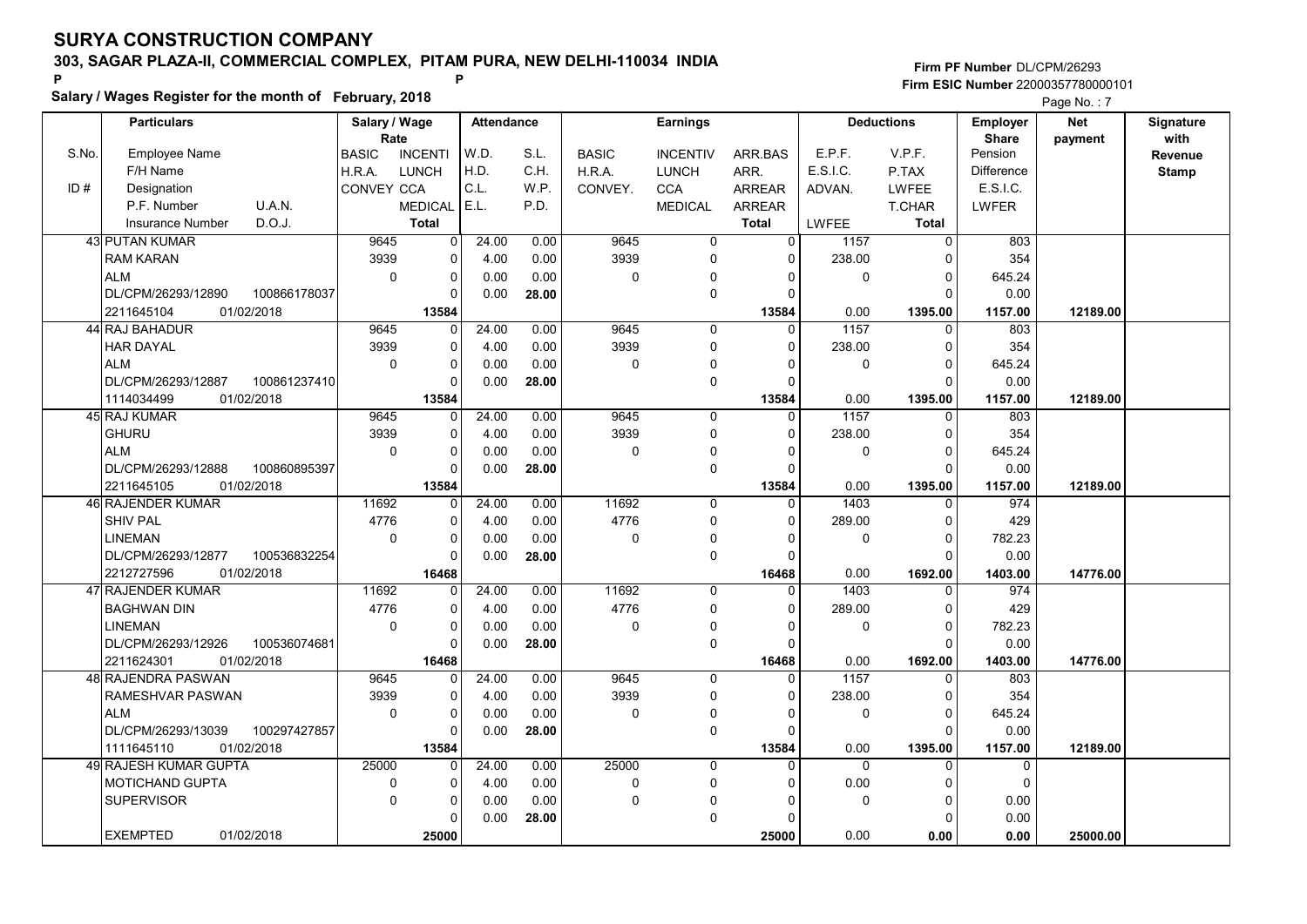Salary / Wages Register for the month of February, 2018

### Firm PF Number DL/CPM/26293 Firm ESIC Number <sup>22000357780000101</sup> P P

|       | <b>Particulars</b> |              | Salary / Wage     |                | Attendance |       |              | <b>Earnings</b> |               |              | <b>Deductions</b> | Employer     | <b>Net</b> | Signature    |
|-------|--------------------|--------------|-------------------|----------------|------------|-------|--------------|-----------------|---------------|--------------|-------------------|--------------|------------|--------------|
| S.No. |                    |              | Rate              |                |            |       |              |                 |               | E.P.F.       |                   | <b>Share</b> | payment    | with         |
|       | Employee Name      |              | <b>BASIC</b>      | <b>INCENTI</b> | W.D.       | S.L.  | <b>BASIC</b> | <b>INCENTIV</b> | ARR.BAS       |              | V.P.F.            | Pension      |            | Revenue      |
|       | F/H Name           |              | H.R.A.            | LUNCH          | H.D.       | C.H.  | H.R.A.       | <b>LUNCH</b>    | ARR.          | E.S.I.C.     | P.TAX             | Difference   |            | <b>Stamp</b> |
| ID#   | Designation        |              | <b>CONVEY CCA</b> |                | C.L.       | W.P.  | CONVEY.      | <b>CCA</b>      | ARREAR        | ADVAN.       | LWFEE             | E.S.I.C.     |            |              |
|       | P.F. Number        | U.A.N.       |                   | <b>MEDICAL</b> | E.L.       | P.D.  |              | <b>MEDICAL</b>  | <b>ARREAR</b> |              | T.CHAR            | <b>LWFER</b> |            |              |
|       | Insurance Number   | D.O.J.       |                   | <b>Total</b>   |            |       |              |                 | <b>Total</b>  | <b>LWFEE</b> | <b>Total</b>      |              |            |              |
|       | 50 RAJI AHMAD      |              | 11692             | $\overline{0}$ | 24.00      | 0.00  | 11692        | 0               | 0             | 1403         | 0                 | 974          |            |              |
|       | ZAMIL              |              | 4776              | 0              | 4.00       | 0.00  | 4776         | $\mathbf{0}$    | 0             | 289.00       | $\Omega$          | 429          |            |              |
|       | <b>LINEMAN</b>     |              | $\mathbf 0$       | 0              | 0.00       | 0.00  | $\mathbf 0$  | $\Omega$        | $\Omega$      | $\mathbf 0$  | $\Omega$          | 782.23       |            |              |
|       | DL/CPM/26293/13041 | 100870060810 |                   | 0              | 0.00       | 28.00 |              | 0               | $\Omega$      |              | $\Omega$          | 0.00         |            |              |
|       | 2014166870         | 01/02/2018   |                   | 16468          |            |       |              |                 | 16468         | 0.00         | 1692.00           | 1403.00      | 14776.00   |              |
|       | 51 RAJOL KUMAR     |              | 9645              | $\Omega$       | 24.00      | 0.00  | 9645         | $\mathbf 0$     | $\Omega$      | 1157         | 0                 | 803          |            |              |
|       | SHRI LALAU         |              | 3939              | 0              | 4.00       | 0.00  | 3939         | 0               | $\Omega$      | 238.00       | $\Omega$          | 354          |            |              |
|       | <b>ALM</b>         |              | $\mathbf 0$       | 0              | 0.00       | 0.00  | $\mathbf 0$  | $\mathbf{0}$    | $\Omega$      | $\mathbf 0$  | $\Omega$          | 645.24       |            |              |
|       | DL/CPM/26293/12905 | 100868217640 |                   | 0              | 0.00       | 28.00 |              | 0               | $\Omega$      |              | $\Omega$          | 0.00         |            |              |
|       | 2211624303         | 01/02/2018   |                   | 13584          |            |       |              |                 | 13584         | 0.00         | 1395.00           | 1157.00      | 12189.00   |              |
|       | 52 RAKESH KUMAR    |              | 9645              | $\Omega$       | 24.00      | 0.00  | 9645         | 0               | $\Omega$      | 1157         | $\Omega$          | 803          |            |              |
|       | PURAN SINGH        |              | 3939              | $\Omega$       | 4.00       | 0.00  | 3939         | 0               | $\Omega$      | 238.00       | $\Omega$          | 354          |            |              |
|       | ALM                |              | $\mathbf 0$       | 0              | 0.00       | 0.00  | $\mathbf 0$  | $\Omega$        | $\Omega$      | $\mathbf 0$  | $\Omega$          | 645.24       |            |              |
|       | DL/CPM/26293/12860 | 100299395687 |                   | $\Omega$       | 0.00       | 28.00 |              | 0               | $\Omega$      |              | $\Omega$          | 0.00         |            |              |
|       | 2211624313         | 01/02/2018   |                   | 13584          |            |       |              |                 | 13584         | 0.00         | 1395.00           | 1157.00      | 12189.00   |              |
|       | 53 RAKESH KUMAR    |              | 11692             | 0              | 24.00      | 0.00  | 11692        | 0               | $\Omega$      | 1403         | $\Omega$          | 974          |            |              |
|       | <b>SHIV KUMAR</b>  |              | 4776              | $\Omega$       | 4.00       | 0.00  | 4776         | $\Omega$        | $\Omega$      | 289.00       | $\Omega$          | 429          |            |              |
|       | <b>LINEMAN</b>     |              | $\Omega$          | 0              | 0.00       | 0.00  | $\mathbf 0$  | 0               | $\Omega$      | $\mathbf 0$  | $\mathbf 0$       | 782.23       |            |              |
|       | DL/CPM/26293/12879 | 100868077708 |                   | 0              | 0.00       | 28.00 |              | 0               | n             |              | $\Omega$          | 0.00         |            |              |
|       | 1112966934         | 01/02/2018   |                   | 16468          |            |       |              |                 | 16468         | 0.00         | 1692.00           | 1403.00      | 14776.00   |              |
|       | 54 RAKESH KUMAR    |              | 9645              | 0              | 24.00      | 0.00  | 9645         | $\Omega$        | $\Omega$      | 1157         | $\Omega$          | 803          |            |              |
|       | <b>HARI RAM</b>    |              | 3939              | $\Omega$       | 4.00       | 0.00  | 3939         | 0               | $\Omega$      | 238.00       | $\Omega$          | 354          |            |              |
|       | ALM                |              | $\mathbf 0$       | 0              | 0.00       | 0.00  | $\mathbf 0$  | $\Omega$        | 0             | $\mathbf 0$  | $\mathbf 0$       | 645.24       |            |              |
|       | DL/CPM/26293/12906 | 100299395694 |                   | $\Omega$       | 0.00       | 28.00 |              | 0               | $\cap$        |              | $\Omega$          | 0.00         |            |              |
|       | 2212966936         | 01/02/2018   |                   | 13584          |            |       |              |                 | 13584         | 0.00         | 1395.00           | 1157.00      | 12189.00   |              |
|       | 55 RAKESH KUMAR    |              | 9645              |                | 24.00      | 0.00  | 9645         | 0               | $\Omega$      | 1157         | $\Omega$          | 803          |            |              |
|       | <b>RAJAN</b>       |              | 3939              | 0              | 4.00       | 0.00  | 3939         | 0               | $\Omega$      | 238.00       | $\mathbf 0$       | 354          |            |              |
|       | <b>ALM</b>         |              | $\mathbf 0$       | 0              | 0.00       | 0.00  | $\mathbf 0$  | $\Omega$        | $\Omega$      | $\Omega$     | $\Omega$          | 645.24       |            |              |
|       | DL/CPM/26293/12907 | 100865898966 |                   | O              | 0.00       | 28.00 |              | 0               | $\Omega$      |              | $\Omega$          | 0.00         |            |              |
|       | 2211685737         | 01/02/2018   |                   | 13584          |            |       |              |                 | 13584         | 0.00         | 1395.00           | 1157.00      | 12189.00   |              |
|       | 56 RAM BARAN       |              | 11692             | O              | 24.00      | 0.00  | 11692        | 0               | <sup>0</sup>  | 1403         | $\Omega$          | 974          |            |              |
|       | <b>SUK LAL</b>     |              | 4776              | 0              | 4.00       | 0.00  | 4776         | 0               | $\Omega$      | 289.00       | $\Omega$          | 429          |            |              |
|       | <b>LINEMAN</b>     |              | $\mathbf 0$       | 0              | 0.00       | 0.00  | 0            | $\mathbf{0}$    | n             | $\mathbf 0$  | $\mathbf{0}$      | 782.23       |            |              |
|       | DL/CPM/26293/12928 | 100868657150 |                   | 0              | 0.00       | 28.00 |              | $\mathbf{0}$    | 0             |              | $\Omega$          | 0.00         |            |              |
|       | 2211685743         | 01/02/2018   |                   | 16468          |            |       |              |                 | 16468         | 0.00         | 1692.00           | 1403.00      | 14776.00   |              |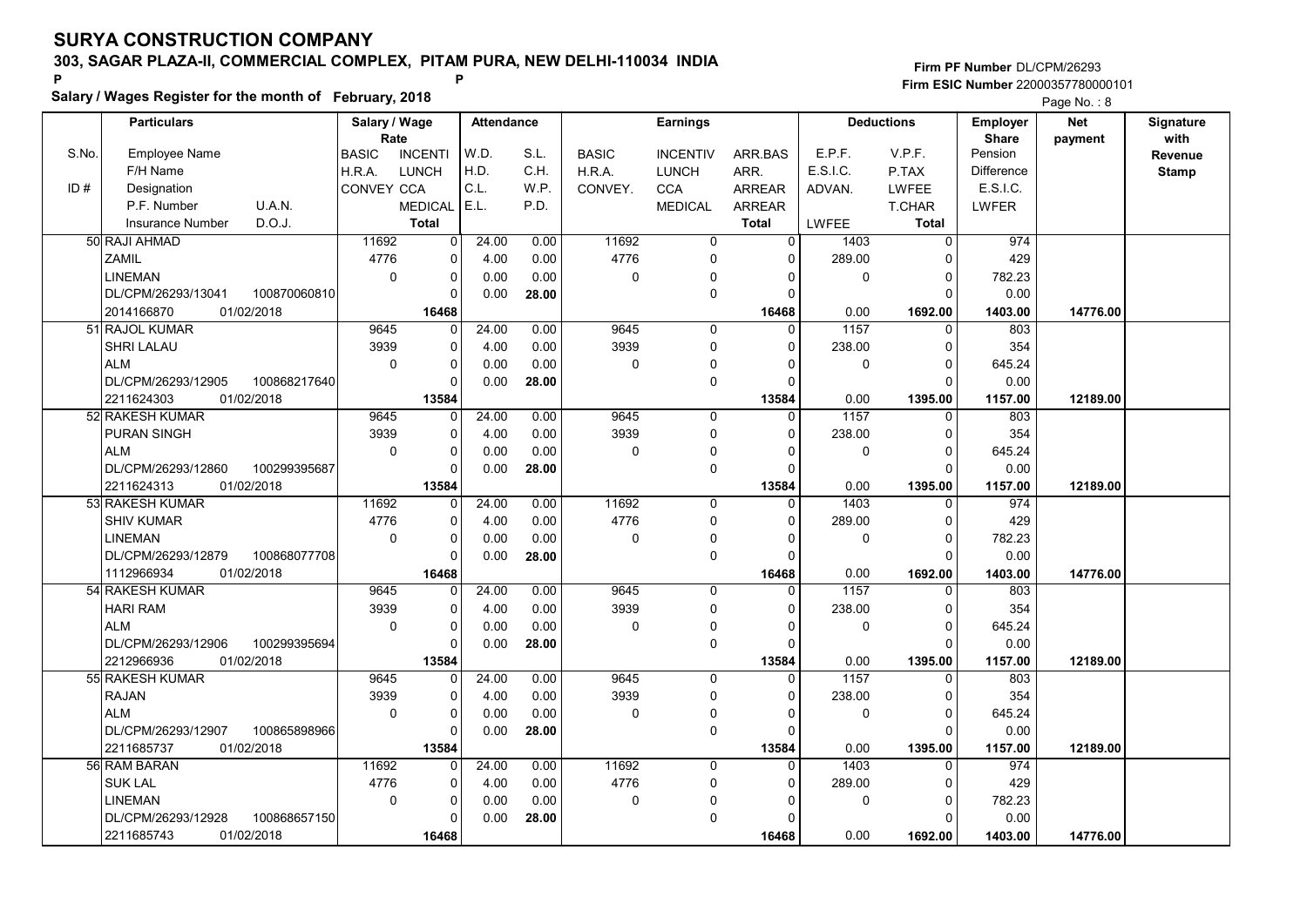Salary / Wages Register for the month of February, 2018

### Firm PF Number DL/CPM/26293 Firm ESIC Number <sup>22000357780000101</sup> P P

|       | <b>Particulars</b>                |              | Salary / Wage     |                | Attendance |       |              | <b>Earnings</b> |                |              | <b>Deductions</b> | <b>Employer</b>   | <b>Net</b> | Signature    |
|-------|-----------------------------------|--------------|-------------------|----------------|------------|-------|--------------|-----------------|----------------|--------------|-------------------|-------------------|------------|--------------|
|       |                                   |              | Rate              |                |            |       |              |                 |                |              |                   | <b>Share</b>      | payment    | with         |
| S.No. | Employee Name                     |              | <b>BASIC</b>      | <b>INCENTI</b> | W.D.       | S.L.  | <b>BASIC</b> | <b>INCENTIV</b> | ARR.BAS        | E.P.F.       | V.P.F.            | Pension           |            | Revenue      |
|       | F/H Name                          |              | H.R.A.            | <b>LUNCH</b>   | H.D.       | C.H.  | H.R.A.       | <b>LUNCH</b>    | ARR.           | E.S.I.C.     | P.TAX             | <b>Difference</b> |            | <b>Stamp</b> |
| ID#   | Designation                       |              | <b>CONVEY CCA</b> |                | C.L.       | W.P.  | CONVEY.      | <b>CCA</b>      | <b>ARREAR</b>  | ADVAN.       | LWFEE             | E.S.I.C.          |            |              |
|       | U.A.N.<br>P.F. Number             |              |                   | <b>MEDICAL</b> | E.L.       | P.D.  |              | <b>MEDICAL</b>  | ARREAR         |              | T.CHAR            | LWFER             |            |              |
|       | D.O.J.<br><b>Insurance Number</b> |              |                   | <b>Total</b>   |            |       |              |                 | <b>Total</b>   | LWFEE        | Total             |                   |            |              |
|       | 57 RAM DHANI                      |              | 11692             | $\overline{0}$ | 24.00      | 0.00  | 11692        | $\mathbf 0$     | $\overline{0}$ | 1403         | $\mathbf 0$       | 974               |            |              |
|       | <b>RAM DIN</b>                    |              | 4776              | 0              | 4.00       | 0.00  | 4776         | 0               | 0              | 289.00       | $\mathbf 0$       | 429               |            |              |
|       | <b>LINEMAN</b>                    |              | $\mathbf 0$       | 0              | 0.00       | 0.00  | $\mathbf 0$  | $\mathbf{0}$    | ∩              | 0            | $\Omega$          | 782.23            |            |              |
|       | DL/CPM/26293/12898                | 100866162934 |                   | $\mathbf 0$    | 0.00       | 28.00 |              | 0               | $\Omega$       |              |                   | 0.00              |            |              |
|       | 01/02/2018<br>1114810592          |              |                   | 16468          |            |       |              |                 | 16468          | 0.00         | 1692.00           | 1403.00           | 14776.00   |              |
|       | 58 RAM KARAN                      |              | 9645              | $\mathbf 0$    | 24.00      | 0.00  | 9645         | $\mathbf 0$     | $\mathbf{0}$   | 1157         | 0                 | 803               |            |              |
|       | <b>VISHRAM</b>                    |              | 3939              | $\mathbf 0$    | 4.00       | 0.00  | 3939         | 0               | $\Omega$       | 238.00       | $\Omega$          | 354               |            |              |
|       | <b>ALM</b>                        |              | $\mathbf 0$       | $\mathbf 0$    | 0.00       | 0.00  | 0            | 0               | $\Omega$       | $\mathbf 0$  | $\Omega$          | 645.24            |            |              |
|       | DL/CPM/26293/12861                | 100869846871 |                   | $\mathbf 0$    | 0.00       | 28.00 |              | 0               | $\Omega$       |              | $\Omega$          | 0.00              |            |              |
|       | 2211624323<br>01/02/2018          |              |                   | 13584          |            |       |              |                 | 13584          | 0.00         | 1395.00           | 1157.00           | 12189.00   |              |
|       | 59 RAM KISHOR                     |              | 11692             | $\mathbf 0$    | 24.00      | 0.00  | 11692        | 0               | $\Omega$       | 1403         | $\Omega$          | 974               |            |              |
|       | <b>GHURU PRASAD</b>               |              | 4776              | 0              | 4.00       | 0.00  | 4776         | 0               | $\Omega$       | 289.00       | $\Omega$          | 429               |            |              |
|       | <b>LINEMAN</b>                    |              | $\Omega$          | $\mathbf 0$    | 0.00       | 0.00  | $\Omega$     | $\Omega$        | $\Omega$       | $\mathbf{0}$ | $\mathbf 0$       | 782.23            |            |              |
|       | DL/CPM/26293/12897                | 100536814556 |                   | $\pmb{0}$      | 0.00       | 28.00 |              | 0               | 0              |              | $\Omega$          | 0.00              |            |              |
|       | 1111624328<br>01/02/2018          |              |                   | 16468          |            |       |              |                 | 16468          | 0.00         | 1692.00           | 1403.00           | 14776.00   |              |
|       | 60 RAM NARESH                     |              | 9645              | $\mathbf 0$    | 24.00      | 0.00  | 9645         | 0               | $\Omega$       | 1157         | $\Omega$          | 803               |            |              |
|       | <b>GHURU PRASAD</b>               |              | 3939              | $\mathbf 0$    | 4.00       | 0.00  | 3939         | 0               | $\Omega$       | 238.00       | $\mathbf 0$       | 354               |            |              |
|       | <b>ALM</b>                        |              | $\Omega$          | 0              | 0.00       | 0.00  | $\Omega$     | 0               | O              | $\mathbf{0}$ | $\Omega$          | 645.24            |            |              |
|       | DL/CPM/26293/12865                | 100860895402 |                   | $\mathbf 0$    | 0.00       | 28.00 |              | 0               | $\Omega$       |              | $\Omega$          | 0.00              |            |              |
|       | 01/02/2018<br>2211645115          |              |                   | 13584          |            |       |              |                 | 13584          | 0.00         | 1395.00           | 1157.00           | 12189.00   |              |
|       | 61 RAM PRAKASH KHURANA            |              | 26000             | $\Omega$       | 24.00      | 0.00  | 26000        | $\Omega$        | n              | $\Omega$     | $\Omega$          | 0                 |            |              |
|       | <b>JESA RAM KHURANA</b>           |              | $\mathbf 0$       | $\mathbf 0$    | 4.00       | 0.00  | $\Omega$     | $\Omega$        |                | 0.00         | $\Omega$          | $\Omega$          |            |              |
|       | DISTT CORDI.                      |              | $\mathbf 0$       | 0              | 0.00       | 0.00  | 0            | $\mathbf{0}$    | O              | $\mathbf 0$  | $\mathbf 0$       | 0.00              |            |              |
|       |                                   |              |                   | $\mathbf 0$    | 0.00       | 28.00 |              | 0               | O              |              | $\Omega$          | 0.00              |            |              |
|       | <b>EXEMPTED</b><br>01/02/2018     |              |                   | 26000          |            |       |              |                 | 26000          | 0.00         | 0.00              | 0.00              | 26000.00   |              |
|       | 62 RAM PRASAD                     |              | 11692             | 0              | 24.00      | 0.00  | 11692        | $\mathbf 0$     | $\Omega$       | 1403         | $\mathbf 0$       | 974               |            |              |
|       | <b>RAGHUBIR PRASAD</b>            |              | 4776              | $\mathbf 0$    | 4.00       | 0.00  | 4776         | 0               | $\Omega$       | 289.00       | $\Omega$          | 429               |            |              |
|       | <b>FOREMAN</b>                    |              | $\mathbf 0$       | $\mathbf 0$    | 0.00       | 0.00  | $\mathbf 0$  | $\mathbf 0$     | $\Omega$       | $\mathbf 0$  | $\mathbf 0$       | 782.23            |            |              |
|       | DL/CPM/26293/13226                | 100865807603 |                   | $\mathbf 0$    | 0.00       | 28.00 |              | 0               | ŋ              |              | $\Omega$          | 0.00              |            |              |
|       | 1111624329<br>01/02/2018          |              |                   | 16468          |            |       |              |                 | 16468          | 0.00         | 1692.00           | 1403.00           | 14776.00   |              |
|       | 63 RAMESH CHAND                   |              | 11692             | $\Omega$       | 24.00      | 0.00  | 11692        | 0               | $\Omega$       | 1403         | $\Omega$          | 974               |            |              |
|       | <b>PUTANI</b>                     |              | 4776              | 0              | 4.00       | 0.00  | 4776         | 0               | $\Omega$       | 289.00       | $\mathbf 0$       | 429               |            |              |
|       | <b>FITTER</b>                     |              | $\mathbf 0$       | $\pmb{0}$      | 0.00       | 0.00  | $\mathbf 0$  | $\Omega$        | $\Omega$       | $\mathbf 0$  | $\Omega$          | 782.23            |            |              |
|       | DL/CPM/26293/12920                | 100629686155 |                   | $\mathbf 0$    | 0.00       | 28.00 |              | $\Omega$        |                |              | $\Omega$          | 0.00              |            |              |
|       | 2211624336<br>01/02/2018          |              |                   | 16468          |            |       |              |                 | 16468          | 0.00         | 1692.00           | 1403.00           | 14776.00   |              |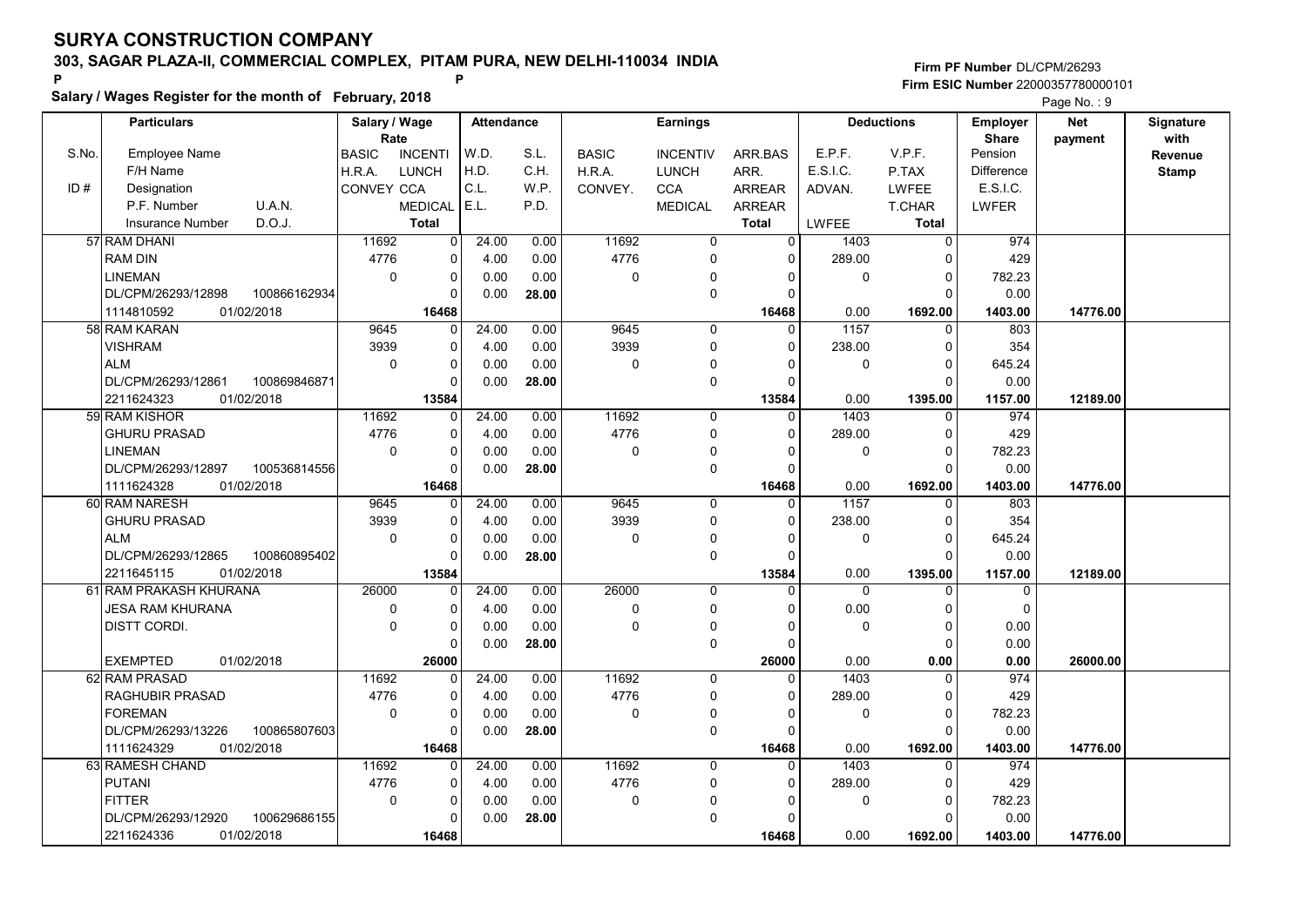Salary / Wages Register for the month of February, 2018

### Firm PF Number DL/CPM/26293 Firm ESIC Number <sup>22000357780000101</sup> P P

|       |                     |              |                       |                |                   |       |              |                 |               |             |                   |                                 | $1$ ago 110. $10$     |                   |
|-------|---------------------|--------------|-----------------------|----------------|-------------------|-------|--------------|-----------------|---------------|-------------|-------------------|---------------------------------|-----------------------|-------------------|
|       | <b>Particulars</b>  |              | Salary / Wage<br>Rate |                | <b>Attendance</b> |       |              | <b>Earnings</b> |               |             | <b>Deductions</b> | <b>Employer</b><br><b>Share</b> | <b>Net</b><br>payment | Signature<br>with |
| S.No. | Employee Name       |              | <b>BASIC</b>          | <b>INCENTI</b> | W.D.              | S.L.  | <b>BASIC</b> | <b>INCENTIV</b> | ARR BAS       | E.P.F.      | V.P.F.            | Pension                         |                       | Revenue           |
|       | F/H Name            |              | H.R.A.                | <b>LUNCH</b>   | H.D.              | C.H.  | H.R.A.       | <b>LUNCH</b>    | ARR.          | E.S.I.C.    | P.TAX             | Difference                      |                       | <b>Stamp</b>      |
| ID#   | Designation         |              | <b>CONVEY CCA</b>     |                | C.L.              | W.P.  | CONVEY.      | CCA             | <b>ARREAR</b> | ADVAN.      | LWFEE             | E.S.I.C.                        |                       |                   |
|       | P.F. Number         | U.A.N.       |                       | <b>MEDICAL</b> | E.L.              | P.D.  |              | <b>MEDICAL</b>  | <b>ARREAR</b> |             | T.CHAR            | LWFER                           |                       |                   |
|       | Insurance Number    | D.O.J.       |                       | <b>Total</b>   |                   |       |              |                 | <b>Total</b>  | LWFEE       | <b>Total</b>      |                                 |                       |                   |
|       | 64 RAMESH KUMAR     |              | 9645                  | $\overline{0}$ | 9.00              | 0.00  | 3445         | $\overline{0}$  | $\Omega$      | 413         | $\overline{0}$    | 287                             |                       |                   |
|       | <b>KESHAN PAL</b>   |              | 3939                  | 0              | 1.00              | 0.00  | 1407         | 0               | $\Omega$      | 85.00       | $\Omega$          | 126                             |                       |                   |
|       | <b>ALM</b>          |              | $\mathbf 0$           | 0              | 0.00              | 18.00 | $\mathbf 0$  | $\mathbf 0$     | $\Omega$      | $\mathbf 0$ | $\Omega$          | 230.47                          |                       |                   |
|       | DL/CPM/26293/12909  | 100862406937 |                       | $\Omega$       | 0.00              | 10.00 |              | 0               | $\Omega$      |             | $\Omega$          | 0.00                            |                       |                   |
|       |                     |              |                       | 13584          |                   |       |              |                 |               |             |                   |                                 | 4354.00               |                   |
|       | 2014046439          | 01/02/2018   |                       |                |                   |       |              |                 | 4852          | 0.00        | 498.00            | 413.00                          |                       |                   |
|       | 65 RAMU VERMA       |              | 11692                 | $\Omega$       | 24.00             | 0.00  | 11692        | $\Omega$        | $\Omega$      | 1403        | $\Omega$          | 974                             |                       |                   |
|       | <b>MANARE VERMA</b> |              | 4776                  | $\Omega$       | 4.00              | 0.00  | 4776         | 0               | $\Omega$      | 289.00      | $\Omega$          | 429                             |                       |                   |
|       | <b>LINEMAN</b>      |              | $\mathbf 0$           | 0              | 0.00              | 0.00  | $\mathbf 0$  | $\mathbf{0}$    | $\Omega$      | $\mathbf 0$ | $\mathbf 0$       | 782.23                          |                       |                   |
|       | DL/CPM/26293/12857  | 100536822319 |                       | $\Omega$       | 0.00              | 28.00 |              | 0               | $\Omega$      |             | $\Omega$          | 0.00                            |                       |                   |
|       | 2211685747          | 01/02/2018   |                       | 16468          |                   |       |              |                 | 16468         | 0.00        | 1692.00           | 1403.00                         | 14776.00              |                   |
|       | 66 RANJIT KUMAR     |              | 9645                  | 0              | 24.00             | 0.00  | 9645         | 0               | $\Omega$      | 1157        | $\Omega$          | 803                             |                       |                   |
|       | <b>RAM DAYAL</b>    |              | 3939                  | 0              | 4.00              | 0.00  | 3939         | 0               | $\Omega$      | 238.00      | $\mathbf 0$       | 354                             |                       |                   |
|       | <b>ALM</b>          |              | $\mathbf 0$           | 0              | 0.00              | 0.00  | $\mathbf 0$  | $\mathbf{0}$    | $\Omega$      | $\mathbf 0$ | $\Omega$          | 645.24                          |                       |                   |
|       | DL/CPM/26293/12892  | 100866157752 |                       | 0              | 0.00              | 28.00 |              | 0               | $\Omega$      |             | $\Omega$          | 0.00                            |                       |                   |
|       | 2014051883          | 01/02/2018   |                       | 13584          |                   |       |              |                 | 13584         | 0.00        | 1395.00           | 1157.00                         | 12189.00              |                   |
|       | 67 RAVI SHANKAR     |              | 11692                 | $\Omega$       | 24.00             | 0.00  | 11692        | 0               | $\Omega$      | 1403        | $\mathbf 0$       | 974                             |                       |                   |
|       | <b>RATEE PAL</b>    |              | 4776                  | 0              | 4.00              | 0.00  | 4776         | 0               | $\Omega$      | 289.00      | $\Omega$          | 429                             |                       |                   |
|       | <b>LINEMAN</b>      |              | $\mathbf 0$           | 0              | 0.00              | 0.00  | $\mathbf 0$  | 0               | $\Omega$      | $\mathbf 0$ | $\mathbf 0$       | 782.23                          |                       |                   |
|       | DL/CPM/26293/13044  | 100866782827 |                       | $\Omega$       | 0.00              | 28.00 |              | 0               | $\Omega$      |             | $\Omega$          | 0.00                            |                       |                   |
|       | 1114810382          | 01/02/2018   |                       | 16468          |                   |       |              |                 | 16468         | 0.00        | 1692.00           | 1403.00                         | 14776.00              |                   |
|       | 68 RAVI SHANKER     |              | 9645                  | 0              | 24.00             | 0.00  | 9645         | 0               | $\Omega$      | 1157        |                   | 803                             |                       |                   |
|       | <b>SHRI RAM</b>     |              | 3939                  | 0              | 4.00              | 0.00  | 3939         | 0               | $\Omega$      | 238.00      | $\Omega$          | 354                             |                       |                   |
|       | ALM                 |              | $\mathbf 0$           | 0              | 0.00              | 0.00  | $\Omega$     | 0               | $\Omega$      | $\mathbf 0$ | $\Omega$          | 645.24                          |                       |                   |
|       | DL/CPM/26293/12866  | 100868229676 |                       | 0              | 0.00              | 28.00 |              | 0               | $\Omega$      |             | $\Omega$          | 0.00                            |                       |                   |
|       | 2211711751          | 01/02/2018   |                       | 13584          |                   |       |              |                 | 13584         | 0.00        | 1395.00           | 1157.00                         | 12189.00              |                   |
|       | 69 RAVINDER         |              | 9645                  | 0              | 24.00             | 0.00  | 9645         | 0               | $\Omega$      | 1157        | $\Omega$          | 803                             |                       |                   |
|       | SHRI LAL JI         |              | 3939                  | 0              | 4.00              | 0.00  | 3939         | 0               | $\Omega$      | 238.00      | $\Omega$          | 354                             |                       |                   |
|       | ALM                 |              | $\pmb{0}$             | 0              | 0.00              | 0.00  | $\pmb{0}$    | 0               | $\Omega$      | $\mathbf 0$ | $\mathbf 0$       | 645.24                          |                       |                   |
|       | DL/CPM/26293/       | 100868217459 |                       | 0              | 0.00              | 28.00 |              | 0               | $\cap$        |             | $\Omega$          | 0.00                            |                       |                   |
|       | 1111624337          | 01/02/2018   |                       | 13584          |                   |       |              |                 | 13584         | 0.00        | 1395.00           | 1157.00                         | 12189.00              |                   |
|       | 70 SANTOSH KUMAR    |              | 11692                 |                | 24.00             | 0.00  | 11692        | $\Omega$        |               | 1403        |                   | 974                             |                       |                   |
|       | <b>RAM PRASAD</b>   |              | 4776                  | 0              | 4.00              | 0.00  | 4776         | 0               | $\Omega$      | 289.00      | $\Omega$          | 429                             |                       |                   |
|       | <b>LINEMAN</b>      |              | $\mathbf 0$           | 0              | 0.00              | 0.00  | $\mathbf 0$  |                 | $\Omega$      | $\mathbf 0$ | $\Omega$          | 782.23                          |                       |                   |
|       | DL/CPM/26293/12858  | 100866254934 |                       | $\Omega$       | 0.00              | 28.00 |              | $\Omega$        | $\Omega$      |             | $\Omega$          | 0.00                            |                       |                   |
|       | 2211645355          | 01/02/2018   |                       | 16468          |                   |       |              |                 | 16468         | 0.00        | 1692.00           | 1403.00                         | 14776.00              |                   |
|       |                     |              |                       |                |                   |       |              |                 |               |             |                   |                                 |                       |                   |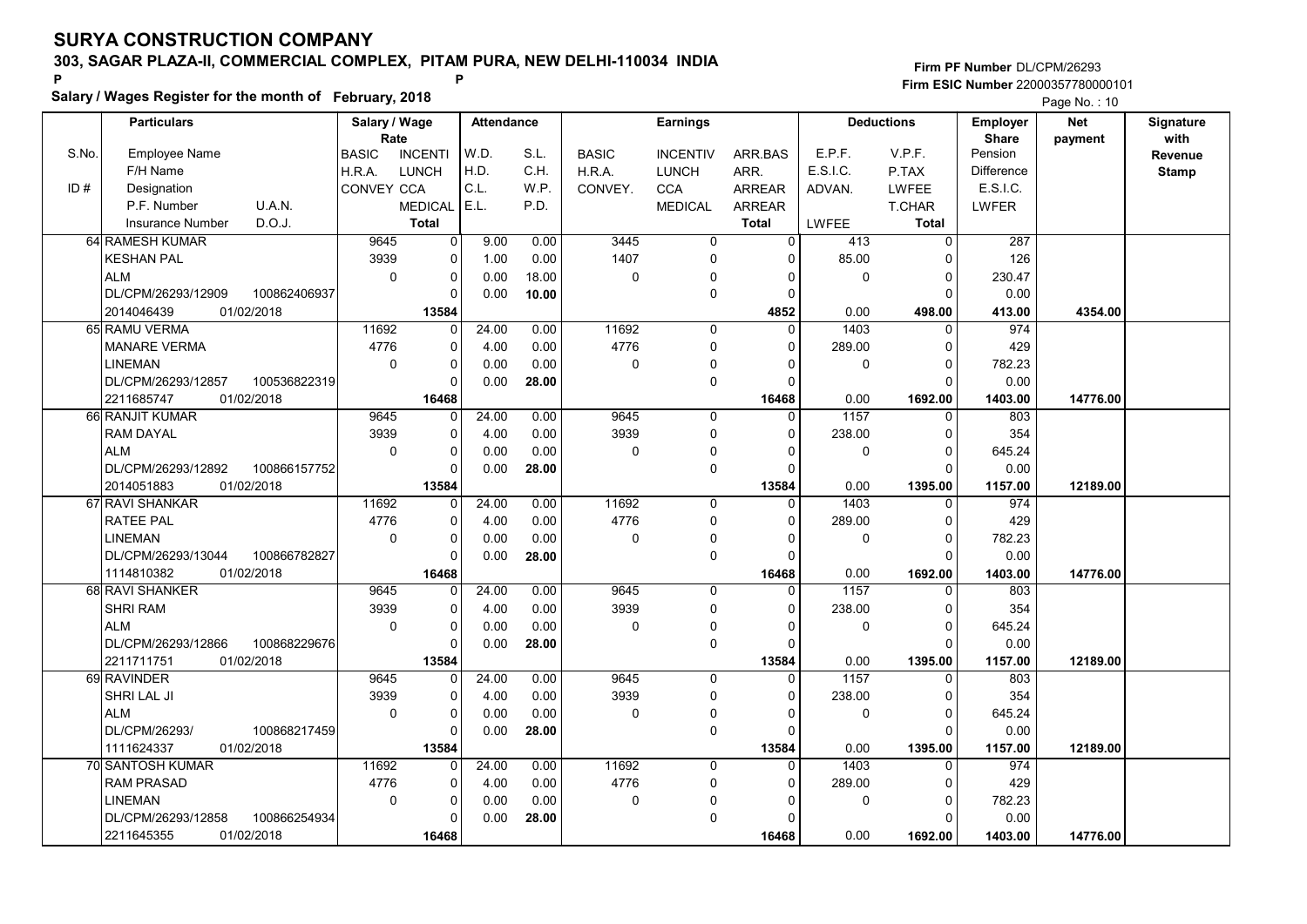Salary / Wages Register for the month of February, 2018

### Firm PF Number DL/CPM/26293 Firm ESIC Number <sup>22000357780000101</sup> P P

|       | <b>Particulars</b>       |              | Salary / Wage     |                | Attendance |       |              | <b>Earnings</b> |               |              | <b>Deductions</b> | <b>Employer</b>         | <b>Net</b> | Signature    |
|-------|--------------------------|--------------|-------------------|----------------|------------|-------|--------------|-----------------|---------------|--------------|-------------------|-------------------------|------------|--------------|
| S.No. | <b>Employee Name</b>     |              | Rate              |                | W.D.       | S.L.  |              |                 |               | E.P.F.       | V.P.F.            | <b>Share</b><br>Pension | payment    | with         |
|       |                          |              | <b>BASIC</b>      | <b>INCENTI</b> | H.D.       | C.H.  | <b>BASIC</b> | <b>INCENTIV</b> | ARR.BAS       | E.S.I.C.     |                   |                         |            | Revenue      |
| ID#   | F/H Name                 |              | H.R.A.            | <b>LUNCH</b>   | C.L.       |       | H.R.A.       | <b>LUNCH</b>    | ARR.          |              | P.TAX             | Difference<br>E.S.I.C.  |            | <b>Stamp</b> |
|       | Designation              |              | <b>CONVEY CCA</b> |                | E.L.       | W.P.  | CONVEY.      | <b>CCA</b>      | <b>ARREAR</b> | ADVAN.       | <b>LWFEE</b>      |                         |            |              |
|       | P.F. Number              | U.A.N.       |                   | <b>MEDICAL</b> |            | P.D.  |              | <b>MEDICAL</b>  | <b>ARREAR</b> |              | <b>T.CHAR</b>     | <b>LWFER</b>            |            |              |
|       | <b>Insurance Number</b>  | D.O.J.       |                   | <b>Total</b>   |            |       |              |                 | <b>Total</b>  | <b>LWFEE</b> | <b>Total</b>      |                         |            |              |
|       | 71 SANTOSH KUMAR         |              | 11692             | 0              | 24.00      | 0.00  | 11692        | $\mathbf 0$     | $\Omega$      | 1403         | 0                 | 974                     |            |              |
|       | <b>RAM KUMAR</b>         |              | 4776              | 0              | 4.00       | 0.00  | 4776         | 0               | 0             | 289.00       | 0                 | 429                     |            |              |
|       | <b>LINEMAN</b>           |              | $\Omega$          | 0              | 0.00       | 0.00  | 0            | $\Omega$        | $\Omega$      | 0            | $\Omega$          | 782.23                  |            |              |
|       | DL/CPM/26293/12881       | 100866200544 |                   | $\Omega$       | 0.00       | 28.00 |              | 0               | $\Omega$      |              | $\Omega$          | 0.00                    |            |              |
|       | 2211624342               | 01/02/2018   |                   | 16468          |            |       |              |                 | 16468         | 0.00         | 1692.00           | 1403.00                 | 14776.00   |              |
|       | 72 SAPTMI LAL            |              | 9645              | 0              | 5.00       | 0.00  | 2067         | 0               | $\Omega$      | 248          | 0                 | 172                     |            |              |
|       | <b>BHAI LAL</b>          |              | 3939              | 0              | 1.00       | 0.00  | 844          | 0               | $\Omega$      | 51.00        | $\mathbf 0$       | 76                      |            |              |
|       | <b>ALM</b>               |              | $\mathbf 0$       | 0              | 0.00       | 22.00 | 0            | 0               | $\Omega$      | $\mathbf 0$  | $\mathbf 0$       | 138.27                  |            |              |
|       | DL/CPM/26293/13042       | 100859212210 |                   | $\Omega$       | 0.00       | 6.00  |              | 0               | $\Omega$      |              | $\Omega$          | 0.00                    |            |              |
|       | 2211645356               | 01/02/2018   |                   | 13584          |            |       |              |                 | 2911          | 0.00         | 299.00            | 248.00                  | 2612.00    |              |
|       | 73 SHISHPAL              |              | 9645              | $\Omega$       | 24.00      | 0.00  | 9645         | 0               | $\Omega$      | 1157         | $\Omega$          | 803                     |            |              |
|       | <b>KARIPAL SINGH</b>     |              | 3939              | 0              | 4.00       | 0.00  | 3939         | 0               | $\Omega$      | 238.00       | $\Omega$          | 354                     |            |              |
|       | <b>ALM</b>               |              | $\mathbf 0$       | 0              | 0.00       | 0.00  | $\Omega$     | $\mathbf{0}$    | $\Omega$      | 0            | $\mathbf 0$       | 645.24                  |            |              |
|       | DL/CPM/26293/12932       | 100862316087 |                   | 0              | 0.00       | 28.00 |              | 0               | $\Omega$      |              | $\Omega$          | 0.00                    |            |              |
|       | 2211624343               | 01/02/2018   |                   | 13584          |            |       |              |                 | 13584         | 0.00         | 1395.00           | 1157.00                 | 12189.00   |              |
|       | 74 SHIV KUMAR            |              | 11692             | 0              | 24.00      | 0.00  | 11692        | 0               | $\Omega$      | 1403         | $\mathbf 0$       | 974                     |            |              |
|       | <b>GANGA SARAN</b>       |              | 4776              | $\Omega$       | 4.00       | 0.00  | 4776         | $\Omega$        | $\Omega$      | 289.00       | $\pmb{0}$         | 429                     |            |              |
|       | <b>TO</b>                |              | $\Omega$          | 0              | 0.00       | 0.00  | $\Omega$     | 0               | $\Omega$      | $\mathbf 0$  | $\mathbf 0$       | 782.23                  |            |              |
|       | DL/CPM/26293/12872       | 100536814470 |                   | $\Omega$       | 0.00       | 28.00 |              | 0               | $\Omega$      |              | $\Omega$          | 0.00                    |            |              |
|       | 2211624345               | 01/02/2018   |                   | 16468          |            |       |              |                 | 16468         | 0.00         | 1692.00           | 1403.00                 | 14776.00   |              |
|       | <b>75 SHIV PRAKASH</b>   |              | 9645              | $\Omega$       | 24.00      | 0.00  | 9645         | $\Omega$        | $\Omega$      | 1157         | $\Omega$          | 803                     |            |              |
|       | SHIV MANGAL SINGH        |              | 3939              | 0              | 4.00       | 0.00  | 3939         | 0               | $\Omega$      | 238.00       | $\Omega$          | 354                     |            |              |
|       | ALM                      |              | $\mathbf 0$       | 0              | 0.00       | 0.00  | 0            | 0               | $\Omega$      | $\mathbf 0$  | $\pmb{0}$         | 645.24                  |            |              |
|       | DL/CPM/26293/12867       | 100868084077 |                   | $\Omega$       | 0.00       | 28.00 |              | $\pmb{0}$       | $\Omega$      |              | $\Omega$          | 0.00                    |            |              |
|       | 2211624348               | 01/02/2018   |                   | 13584          |            |       |              |                 | 13584         | 0.00         | 1395.00           | 1157.00                 | 12189.00   |              |
|       | 76 SHOBHA LAL            |              | 11692             | 0              | 24.00      | 0.00  | 11692        | $\Omega$        | $\Omega$      | 1403         | $\Omega$          | 974                     |            |              |
|       | <b>MERU LAL</b>          |              | 4776              | 0              | 4.00       | 0.00  | 4776         | 0               | $\Omega$      | 289.00       | 0                 | 429                     |            |              |
|       | <b>LINEMAN</b>           |              | $\Omega$          | 0              | 0.00       | 0.00  | $\Omega$     | $\Omega$        | 0             | $\Omega$     | $\mathbf 0$       | 782.23                  |            |              |
|       | DL/CPM/26293/12875       | 100863879997 |                   | 0              | 0.00       | 28.00 |              | 0               | $\Omega$      |              | $\Omega$          | 0.00                    |            |              |
|       | 01/02/2018<br>1111624366 |              |                   | 16468          |            |       |              |                 | 16468         | 0.00         | 1692.00           | 1403.00                 | 14776.00   |              |
|       | 77 SHREE PAL             |              | 11692             | 0              | 9.00       | 0.00  | 4176         | 0               | $\Omega$      | 501          | 0                 | 348                     |            |              |
|       | <b>BHAGWAN DEEN</b>      |              | 4776              | 0              | 1.00       | 0.00  | 1706         | 0               | $\Omega$      | 103.00       | $\mathbf 0$       | 153                     |            |              |
|       | <b>LINEMAN</b>           |              | $\mathbf 0$       | 0              | 0.00       | 18.00 | $\Omega$     | $\Omega$        | $\Omega$      | 0            | $\mathbf 0$       | 279.40                  |            |              |
|       | DL/CPM/26293/12902       | 100859195394 |                   | $\Omega$       | 0.00       | 10.00 |              | 0               | $\Omega$      |              | $\Omega$          | 0.00                    |            |              |
|       | 1111645360               | 01/02/2018   |                   | 16468          |            |       |              |                 | 5882          | 0.00         | 604.00            | 501.00                  | 5278.00    |              |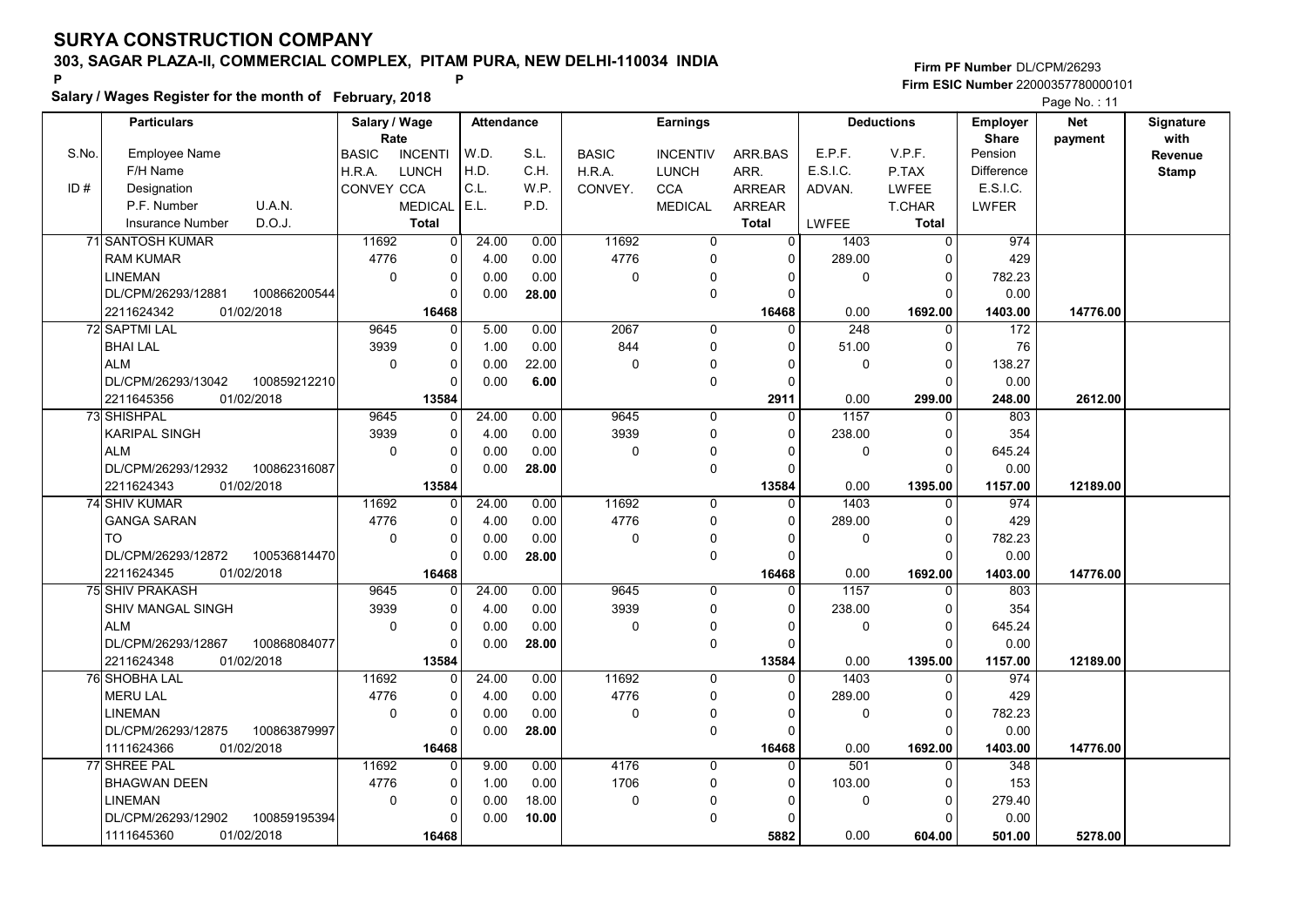Salary / Wages Register for the month of February, 2018

### Firm PF Number DL/CPM/26293 Firm ESIC Number <sup>22000357780000101</sup> P P

|       | <b>Particulars</b>      |              | Salary / Wage<br>Rate |                | <b>Attendance</b> |       |              | <b>Earnings</b> |               |              | <b>Deductions</b> | <b>Employer</b><br><b>Share</b> | Net      | Signature<br>with |
|-------|-------------------------|--------------|-----------------------|----------------|-------------------|-------|--------------|-----------------|---------------|--------------|-------------------|---------------------------------|----------|-------------------|
| S.No. | <b>Employee Name</b>    |              | <b>BASIC</b>          | <b>INCENTI</b> | W.D.              | S.L.  | <b>BASIC</b> | <b>INCENTIV</b> | ARR BAS       | E.P.F.       | V.P.F.            | Pension                         | payment  | Revenue           |
|       | F/H Name                |              | H.R.A.                | <b>LUNCH</b>   | H.D.              | C.H.  | H.R.A.       | <b>LUNCH</b>    | ARR.          | E.S.I.C.     | P.TAX             | <b>Difference</b>               |          |                   |
| ID#   |                         |              |                       |                | C.L.              |       |              |                 |               |              |                   | E.S.I.C.                        |          | <b>Stamp</b>      |
|       | Designation             |              | <b>CONVEY CCA</b>     |                |                   | W.P.  | CONVEY.      | <b>CCA</b>      | <b>ARREAR</b> | ADVAN.       | <b>LWFEE</b>      |                                 |          |                   |
|       | P.F. Number             | U.A.N.       |                       | <b>MEDICAL</b> | E.L.              | P.D.  |              | <b>MEDICAL</b>  | <b>ARREAR</b> |              | T.CHAR            | LWFER                           |          |                   |
|       | <b>Insurance Number</b> | D.O.J.       |                       | <b>Total</b>   |                   |       |              |                 | <b>Total</b>  | <b>LWFEE</b> | <b>Total</b>      |                                 |          |                   |
|       | 78 SHYAM LAL            |              | 11692                 | $\overline{0}$ | 21.00             | 0.00  | 10439        | $\overline{0}$  | $\Omega$      | 1253         | $\overline{0}$    | 870                             |          |                   |
|       | JAGDAMBA PRASAD         |              | 4776                  | 0              | 4.00              | 0.00  | 4264         | 0               | $\Omega$      | 258.00       | $\Omega$          | 383                             |          |                   |
|       | <b>LINEMAN</b>          |              | $\mathbf 0$           | 0              | 0.00              | 3.00  | $\mathbf 0$  | 0               | $\Omega$      | $\mathbf 0$  | $\mathbf 0$       | 698.39                          |          |                   |
|       | DL/CPM/26293/12855      | 100536815269 |                       | 0              | 0.00              | 25.00 |              | 0               | n             |              | $\Omega$          | 0.00                            |          |                   |
|       | 2211624363              | 01/02/2018   |                       | 16468          |                   |       |              |                 | 14703         | 0.00         | 1511.00           | 1253.00                         | 13192.00 |                   |
|       | 79 SUMAN RAI            |              | 11692                 | $\Omega$       | 11.00             | 0.00  | 5428         | $\overline{0}$  | $\Omega$      | 651          | $\overline{0}$    | 452                             |          |                   |
|       | <b>BINDESHWARI RAI</b>  |              | 4776                  | $\Omega$       | 2.00              | 0.00  | 2217         | 0               | $\Omega$      | 134.00       | $\Omega$          | 199                             |          |                   |
|       | <b>LINEMAN</b>          |              | $\mathbf 0$           | 0              | 0.00              | 15.00 | $\mathbf 0$  | $\Omega$        | $\Omega$      | $\mathbf 0$  | $\pmb{0}$         | 363.14                          |          |                   |
|       | DL/CPM/26293/12869      | 100859425304 |                       | $\Omega$       | 0.00              | 13.00 |              | 0               | $\Omega$      |              | $\Omega$          | 0.00                            |          |                   |
|       | 2211711735              | 01/02/2018   |                       | 16468          |                   |       |              |                 | 7645          | 0.00         | 785.00            | 651.00                          | 6860.00  |                   |
|       | 80 SUNDER LAL           |              | 11692                 | $\Omega$       | 24.00             | 0.00  | 11692        | 0               | $\Omega$      | 1403         | $\Omega$          | 974                             |          |                   |
|       | <b>MAIYAI DEEN</b>      |              | 4776                  | 0              | 4.00              | 0.00  | 4776         | 0               | $\Omega$      | 289.00       | 0                 | 429                             |          |                   |
|       | <b>LINEMAN</b>          |              | $\mathbf 0$           | 0              | 0.00              | 0.00  | $\mathbf 0$  | $\Omega$        | O             | $\mathbf 0$  | $\mathbf 0$       | 782.23                          |          |                   |
|       | DL/CPM/26293/12856      | 100863535107 |                       | $\Omega$       | 0.00              | 28.00 |              | 0               | $\Omega$      |              | $\Omega$          | 0.00                            |          |                   |
|       | 1114811251              | 01/02/2018   |                       | 16468          |                   |       |              |                 | 16468         | 0.00         | 1692.00           | 1403.00                         | 14776.00 |                   |
|       | 81 SUNIL KUMAR          |              | 11692                 | $\Omega$       | 24.00             | 0.00  | 11692        | $\mathbf 0$     | $\Omega$      | 1403         | $\mathbf 0$       | 974                             |          |                   |
|       | <b>GOVERDHAN KUMAR</b>  |              | 4776                  | 0              | 4.00              | 0.00  | 4776         | 0               | $\Omega$      | 289.00       | $\mathbf 0$       | 429                             |          |                   |
|       | <b>LINEMAN</b>          |              | $\mathbf 0$           | $\Omega$       | 0.00              | 0.00  | $\mathbf 0$  | 0               | $\Omega$      | $\mathbf 0$  | $\mathbf 0$       | 782.23                          |          |                   |
|       | DL/CPM/26293/12884      | 100536804242 |                       | $\Omega$       | 0.00              | 28.00 |              | 0               | C             |              | $\Omega$          | 0.00                            |          |                   |
|       | 2211624422              | 01/02/2018   |                       | 16468          |                   |       |              |                 | 16468         | 0.00         | 1692.00           | 1403.00                         | 14776.00 |                   |
|       | 82 SURENDRA KUMAR       |              | 9645                  | $\Omega$       | 24.00             | 0.00  | 9645         | 0               | $\Omega$      | 1157         | $\Omega$          | 803                             |          |                   |
|       | <b>VISHRAM</b>          |              | 3939                  | 0              | 4.00              | 0.00  | 3939         | 0               | $\Omega$      | 238.00       | $\mathbf 0$       | 354                             |          |                   |
|       | <b>ALM</b>              |              | $\mathbf 0$           | 0              | 0.00              | 0.00  | $\Omega$     | $\Omega$        | $\Omega$      | $\mathbf 0$  | $\mathbf 0$       | 645.24                          |          |                   |
|       | DL/CPM/26293/12933      | 100869847143 |                       | 0              | 0.00              | 28.00 |              | 0               | $\Omega$      |              | $\Omega$          | 0.00                            |          |                   |
|       | 2213306585              | 01/02/2018   |                       | 13584          |                   |       |              |                 | 13584         | 0.00         | 1395.00           | 1157.00                         | 12189.00 |                   |
|       | <b>83 SUSHIL KUMAR</b>  |              | 9645                  | $\Omega$       | 24.00             | 0.00  | 9645         | $\Omega$        | $\Omega$      | 1157         | $\Omega$          | 803                             |          |                   |
|       | <b>SHYAM LAL</b>        |              | 3939                  | $\Omega$       | 4.00              | 0.00  | 3939         | $\Omega$        | $\Omega$      | 238.00       | $\Omega$          | 354                             |          |                   |
|       | <b>ALM</b>              |              | $\Omega$              | 0              | 0.00              | 0.00  | $\mathbf 0$  | $\mathbf 0$     | $\Omega$      | $\mathbf 0$  | $\mathbf 0$       | 645.24                          |          |                   |
|       | DL/CPM/26293/12913      | 100868288643 |                       | $\Omega$       | 0.00              | 28.00 |              | 0               |               |              | $\Omega$          | 0.00                            |          |                   |
|       | 2211624429              | 01/02/2018   |                       | 13584          |                   |       |              |                 | 13584         | 0.00         | 1395.00           | 1157.00                         | 12189.00 |                   |
|       | 84 TEJ NARAYAN SINGH    |              | 11692                 | 0              | 12.00             | 0.00  | 5846         | $\Omega$        | $\Omega$      | 702          | $\Omega$          | 487                             |          |                   |
|       | <b>RAS BIHARI SINGH</b> |              | 4776                  | 0              | 2.00              | 0.00  | 2388         | 0               | $\Omega$      | 145.00       | $\mathbf 0$       | 215                             |          |                   |
|       | <b>LINEMAN</b>          |              | $\pmb{0}$             | 0              | 0.00              | 14.00 | $\mathbf 0$  | $\mathbf{0}$    | 0             | 0            | $\pmb{0}$         | 391.12                          |          |                   |
|       | DL/CPM/26293/12882      | 100536820044 |                       | $\Omega$       | 0.00              | 14.00 |              | $\Omega$        |               |              | $\Omega$          | 0.00                            |          |                   |
|       | 1114810301              | 01/02/2018   |                       | 16468          |                   |       |              |                 | 8234          | 0.00         | 847.00            | 702.00                          | 7387.00  |                   |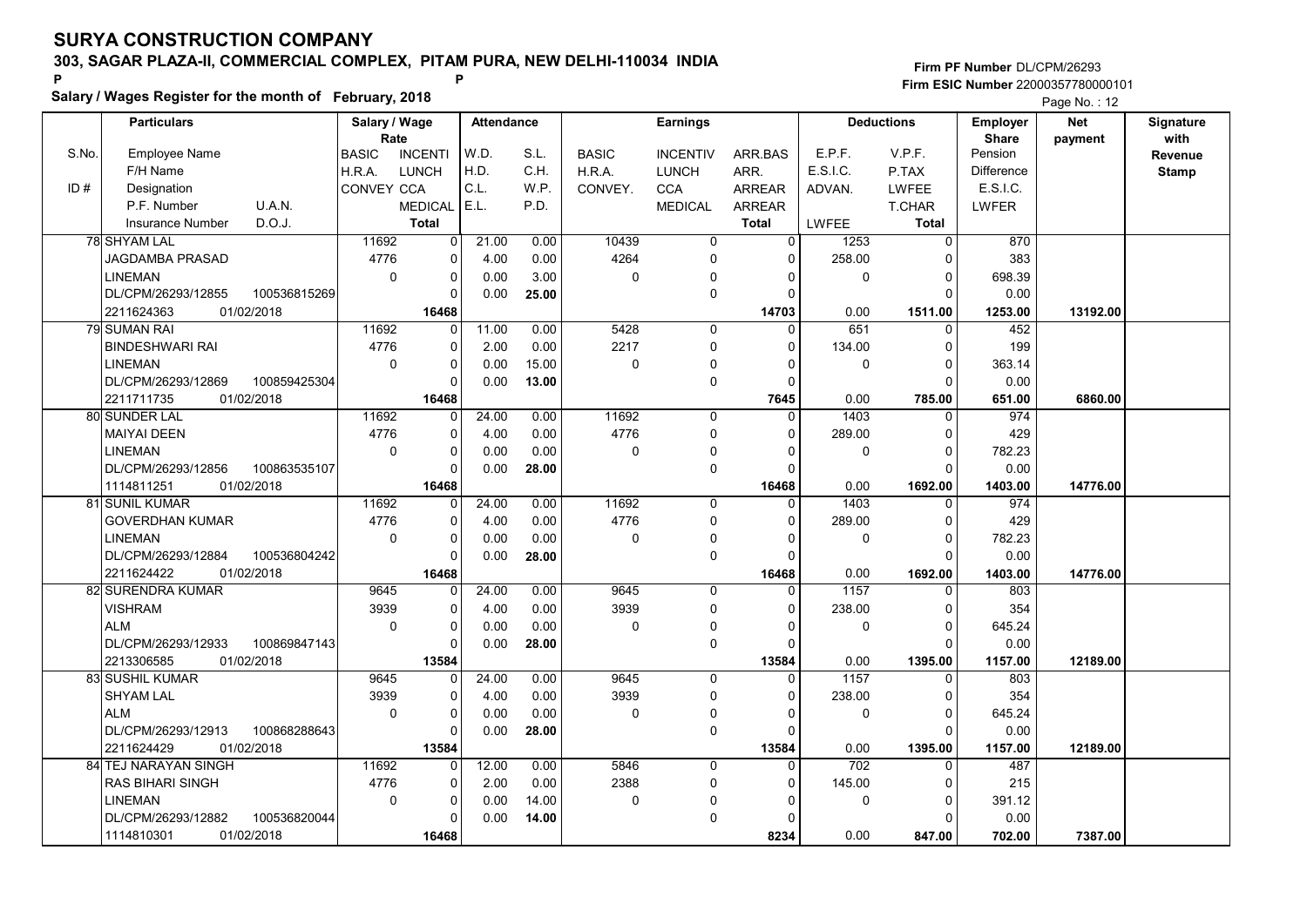Salary / Wages Register for the month of February, 2018

### Firm PF Number DL/CPM/26293 Firm ESIC Number <sup>22000357780000101</sup> P P

|       | <b>Particulars</b>                 | Salary / Wage<br>Rate |                | <b>Attendance</b> |       | <b>Earnings</b> |                 |                | <b>Deductions</b> |               | <b>Employer</b>         | <b>Net</b> | Signature<br>with |
|-------|------------------------------------|-----------------------|----------------|-------------------|-------|-----------------|-----------------|----------------|-------------------|---------------|-------------------------|------------|-------------------|
| S.No. | <b>Employee Name</b>               | <b>BASIC</b>          | <b>INCENTI</b> | W.D.              | S.L.  | <b>BASIC</b>    | <b>INCENTIV</b> | ARR.BAS        | E.P.F.            | V.P.F.        | <b>Share</b><br>Pension | payment    | Revenue           |
|       | F/H Name                           | H.R.A.                | <b>LUNCH</b>   | H.D.              | C.H.  | H.R.A.          | <b>LUNCH</b>    | ARR.           | E.S.I.C.          | P.TAX         | <b>Difference</b>       |            | <b>Stamp</b>      |
| ID#   | Designation                        | <b>CONVEY CCA</b>     |                | C.L.              | W.P.  | CONVEY.         | <b>CCA</b>      | <b>ARREAR</b>  | ADVAN.            | <b>LWFEE</b>  | E.S.I.C.                |            |                   |
|       | P.F. Number<br>U.A.N.              |                       | <b>MEDICAL</b> | E.L.              | P.D.  |                 | <b>MEDICAL</b>  | <b>ARREAR</b>  |                   | <b>T.CHAR</b> | LWFER                   |            |                   |
|       | D.O.J.<br><b>Insurance Number</b>  |                       | <b>Total</b>   |                   |       |                 |                 | <b>Total</b>   | <b>LWFEE</b>      | <b>Total</b>  |                         |            |                   |
|       | 85 TOTA RAM                        | 11692                 | 0              | 24.00             | 0.00  | 11692           | 0               | $\overline{0}$ | 1403              | $\mathbf 0$   | 974                     |            |                   |
|       | <b>KIRPAL SINGH</b>                | 4776                  | $\mathbf 0$    | 4.00              | 0.00  | 4776            | $\Omega$        | $\Omega$       | 289.00            | $\Omega$      | 429                     |            |                   |
|       | <b>LINEMAN</b>                     | $\Omega$              | $\mathbf 0$    | 0.00              | 0.00  | $\mathbf 0$     | $\mathbf{0}$    | 0              | $\Omega$          | $\Omega$      | 782.23                  |            |                   |
|       | 100536826695<br>DL/CPM/26293/12929 |                       | $\Omega$       | 0.00              | 28.00 |                 | $\mathbf 0$     | $\Omega$       |                   | $\Omega$      | 0.00                    |            |                   |
|       | 01/02/2018<br>2211624432           |                       | 16468          |                   |       |                 |                 | 16468          | 0.00              | 1692.00       | 1403.00                 | 14776.00   |                   |
|       | 86 TUTTY                           | 9645                  | $\mathbf 0$    | 24.00             | 0.00  | 9645            | 0               | $\mathbf{0}$   | 1157              | $\mathbf 0$   | 803                     |            |                   |
|       | KALLU RAM                          | 3939                  | $\Omega$       | 4.00              | 0.00  | 3939            | $\Omega$        | $\Omega$       | 238.00            | $\Omega$      | 354                     |            |                   |
|       | <b>ALM</b>                         | $\Omega$              | $\mathbf 0$    | 0.00              | 0.00  | $\mathbf 0$     | $\mathbf 0$     | $\Omega$       | 0                 | $\Omega$      | 645.24                  |            |                   |
|       | DL/CPM/26293/12936<br>100862174305 |                       | $\Omega$       | 0.00              | 28.00 |                 | $\mathbf 0$     | $\Omega$       |                   | $\Omega$      | 0.00                    |            |                   |
|       | 01/02/2018<br>2211851716           |                       | 13584          |                   |       |                 |                 | 13584          | 0.00              | 1395.00       | 1157.00                 | 12189.00   |                   |
|       | 87 UMESH KUMAR                     | 9645                  | 0              | 24.00             | 0.00  | 9645            | $\mathbf 0$     | $\mathbf 0$    | 1157              | 0             | 803                     |            |                   |
|       | LATE. SATYANARAYAN                 | 3939                  | $\mathbf 0$    | 4.00              | 0.00  | 3939            | $\mathbf 0$     | $\Omega$       | 238.00            | $\Omega$      | 354                     |            |                   |
|       | <b>ALM</b>                         | $\mathbf 0$           | 0              | 0.00              | 0.00  | 0               | 0               | $\Omega$       | 0                 | $\Omega$      | 645.24                  |            |                   |
|       | DL/CPM/26293/12937<br>100863037051 |                       | $\Omega$       | 0.00              | 28.00 |                 | $\mathbf 0$     | $\Omega$       |                   | $\Omega$      | 0.00                    |            |                   |
|       | 2014013279<br>01/02/2018           |                       | 13584          |                   |       |                 |                 | 13584          | 0.00              | 1395.00       | 1157.00                 | 12189.00   |                   |
|       | 88 VEERENDRA KUMAR                 | 9645                  | 0              | 24.00             | 0.00  | 9645            | $\mathbf 0$     | $\mathbf{0}$   | 1157              | $\mathbf 0$   | 803                     |            |                   |
|       | SHIV PAL                           | 3939                  | $\mathbf 0$    | 4.00              | 0.00  | 3939            | 0               | $\Omega$       | 238.00            | $\mathbf 0$   | 354                     |            |                   |
|       | <b>ALM</b>                         | $\Omega$              | $\Omega$       | 0.00              | 0.00  | $\mathbf 0$     | 0               | $\Omega$       | 0                 | $\Omega$      | 645.24                  |            |                   |
|       | DL/CPM/26293/12893<br>100868089911 |                       | $\Omega$       | 0.00              | 28.00 |                 | $\mathbf 0$     | $\Omega$       |                   | $\Omega$      | 0.00                    |            |                   |
|       | 01/02/2018<br>2014051866           |                       | 13584          |                   |       |                 |                 | 13584          | 0.00              | 1395.00       | 1157.00                 | 12189.00   |                   |
|       | 89 VIJAY                           | 11692                 | $\Omega$       | 20.00             | 0.00  | 9604            | $\Omega$        | $\Omega$       | 1152              | $\Omega$      | 800                     |            |                   |
|       | <b>GURU CHARAN</b>                 | 4776                  | $\Omega$       | 3.00              | 0.00  | 3923            | $\Omega$        | $\Omega$       | 237.00            | $\Omega$      | 352                     |            |                   |
|       | <b>LINEMAN</b>                     | $\mathbf 0$           | $\mathbf 0$    | 0.00              | 5.00  | 0               | $\Omega$        | $\Omega$       | 0                 | $\mathbf 0$   | 642.53                  |            |                   |
|       | DL/CPM/26293/12883<br>100861100575 |                       | $\mathbf 0$    | 0.00              | 23.00 |                 | $\mathbf 0$     | $\Omega$       |                   | $\Omega$      | 0.00                    |            |                   |
|       | 01/02/2018<br>1111645369           |                       | 16468          |                   |       |                 |                 | 13527          | 0.00              | 1389.00       | 1152.00                 | 12138.00   |                   |
|       | 90 VINOD KUMAR                     | 9645                  | 0              | 24.00             | 0.00  | 9645            | $\Omega$        | $\Omega$       | 1157              | $\mathbf 0$   | 803                     |            |                   |
|       | <b>BABU LAL</b>                    | 3939                  | 0              | 4.00              | 0.00  | 3939            | 0               | 0              | 238.00            | $\Omega$      | 354                     |            |                   |
|       | <b>ALM</b>                         | $\Omega$              | 0              | 0.00              | 0.00  | $\mathbf 0$     | 0               | $\Omega$       | 0                 | $\Omega$      | 645.24                  |            |                   |
|       | DL/CPM/26293/12868<br>100858831054 |                       | $\Omega$       | 0.00              | 28.00 |                 | $\mathbf 0$     | $\Omega$       |                   | $\Omega$      | 0.00                    |            |                   |
|       | 01/02/2018<br>2211624436           |                       | 13584          |                   |       |                 |                 | 13584          | 0.00              | 1395.00       | 1157.00                 | 12189.00   |                   |
|       | 91 VIRENDER KUMAR                  | 11692                 | 0              | 24.00             | 0.00  | 11692           | 0               | $\mathbf{0}$   | 1403              | 0             | 974                     |            |                   |
|       | <b>SARJOO</b>                      | 4776                  | $\mathbf 0$    | 4.00              | 0.00  | 4776            | $\mathbf 0$     | $\Omega$       | 289.00            | $\Omega$      | 429                     |            |                   |
|       | <b>LINEMAN</b>                     | $\mathbf 0$           | 0              | 0.00              | 0.00  | $\mathbf 0$     | $\mathbf{0}$    | $\Omega$       | 0                 | $\mathbf 0$   | 782.23                  |            |                   |
|       | DL/CPM/26293/12899<br>100867446634 |                       | $\Omega$       | 0.00              | 28.00 |                 | $\mathbf 0$     | $\Omega$       |                   | $\Omega$      | 0.00                    |            |                   |
|       | 01/02/2018<br>2014046285           |                       | 16468          |                   |       |                 |                 | 16468          | 0.00              | 1692.00       | 1403.00                 | 14776.00   |                   |
|       |                                    |                       |                |                   |       |                 |                 |                |                   |               |                         |            |                   |